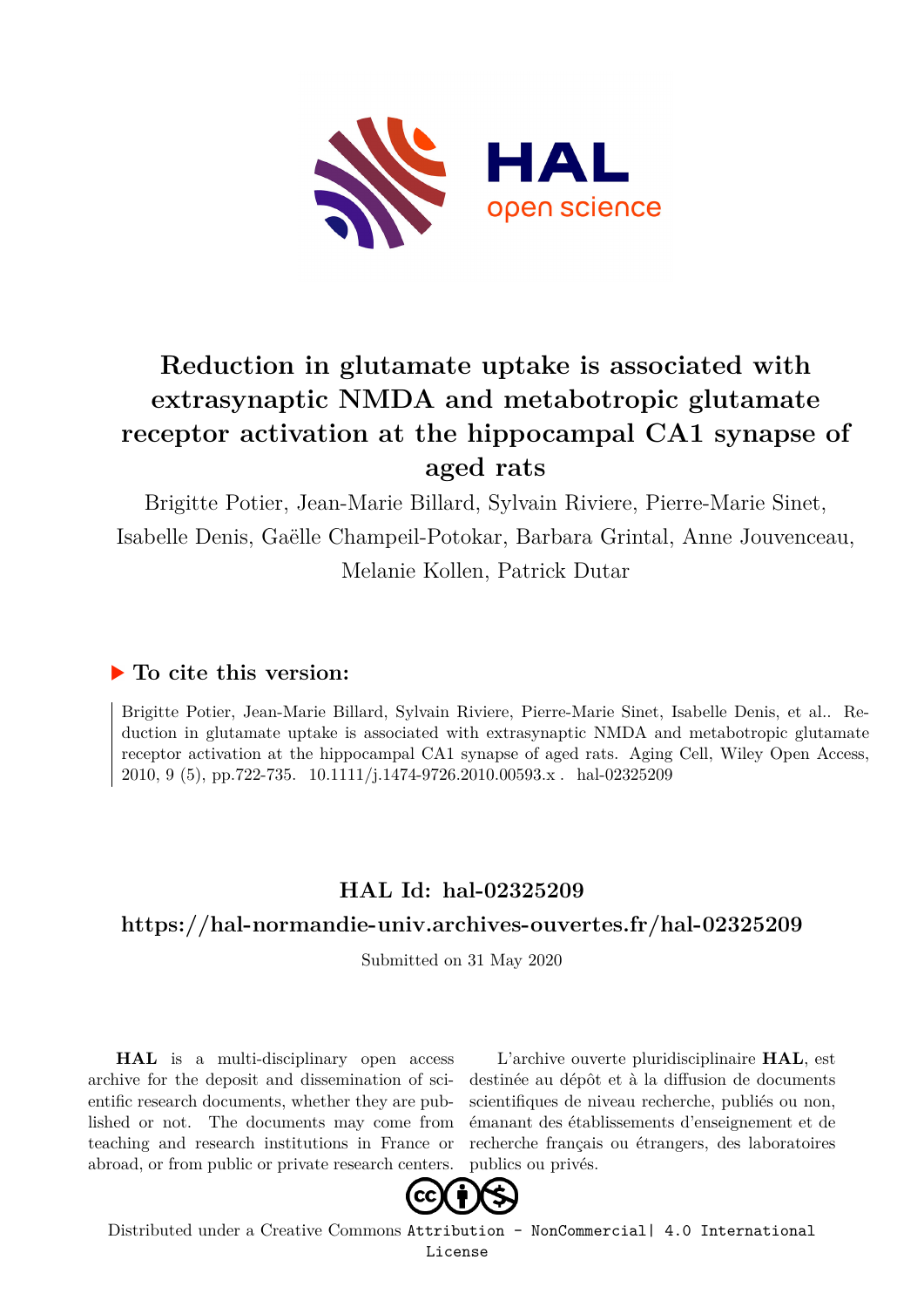# Reduction in glutamate uptake is associated with extrasynaptic NMDA and metabotropic glutamate receptor activation at the hippocampal CA1 synapse of aged rats

Brigitte Potier,<sup>1</sup> Jean-Marie Billard,<sup>1</sup> Sylvain Rivière,<sup>1</sup> Pierre-Marie Sinet,<sup>1</sup> Isabelle Denis,<sup>2</sup> Gaelle Champeil-Potokar,<sup>2</sup> Barbara Grintal,<sup>2</sup> Anne Jouvenceau,<sup>1</sup> Melanie Kollen<sup>1</sup> and Patrick Dutar<sup>1</sup>

<sup>1</sup>Université Paris Descartes, Faculté de Médecine, Centre de Psychiatrie et de Neurosciences, UMR 894, Paris, F-75014 France <sup>2</sup>INRA, UR 909, Nutrition et Régulation Lipidique des Fonctions Cérébrales (NuRéLiCe), Jouy-en-Josas, F-78352 France

## Summary

This study aims to determine whether the regulation of extracellular glutamate is altered during aging and its possible consequences on synaptic transmission and plasticity. A decrease in the expression of the glial glutamate transporters GLAST and GLT-1 and reduced glutamate uptake occur in the aged (24–27 months) Sprague– Dawley rat hippocampus. Glutamatergic excitatory postsynaptic potentials recorded extracellularly in ex vivo hippocampal slices from adult (3–5 months) and aged rats are depressed by DL-TBOA, an inhibitor of glutamate transporter activity, in an N-Methyl-p-Aspartate (NMDA)receptor-dependent manner. In aged but not in young rats, part of the depressing effect of DL-TBOA also involves metabotropic glutamate receptor (mGluRs) activation as it is significantly reduced by the specific mGluR antagonist d-methyl-4-carboxy-phenylglycine (MCPG). The paired-pulse facilitation ratio, a functional index of glutamate release, is reduced by MCPG in aged slices to a level comparable to that in young rats both under control conditions and after being enhanced by DL-TBOA. These results suggest that the age-associated glutamate uptake deficiency favors presynaptic mGluR activation that lowers glutamate release. In parallel, 2 Hz-induced long-term depression is significantly decreased in aged animals and is fully restored by MCPG. All these data indicate a facilitated activation of extrasynaptic NMDAR and mGluRs in aged rats, possibly because of an altered distribution of glutamate in the extrasynaptic space. This in turn affects

Accepted for publication 31 May 2010

synaptic transmission and plasticity within the aged hippocampal CA1 network.

Key words: aging; extrasynaptic receptors; GLAST; GLT-1; glutamate transporters; hippocampus; mGluRs; synaptic plasticity; synaptic transmission.

# Introduction

Glutamate is the most abundant excitatory neurotransmitter in the mammalian central nervous system (CNS), and glutamatergic systems are involved in a wide range of functions, such as motor behavior, cognition and memory [see Fonnum (1984) for review]. However, when present at sustained elevated concentrations, glutamate can lead to excitotoxicity and neuronal death by excessive activation of glutamate receptors (Choi, 1988; Greene & Greenamyre, 1996). Homeostasis of extracellular glutamate levels is therefore critical for normal brain function. Glutamate must be removed efficiently from the extracellular space to terminate excitatory synaptic transmission and to avoid neurotoxicity as no specific degradation enzyme has been reported so far. Consequently, a reliable system of active, potassium- and sodium-dependent high-affinity transporters, transporting glutamate against its concentration gradient, ensures the long-term maintenance of low extracellular concentrations of glutamate.

Five families of glutamate transporters have been cloned to date, EAAT1 to EAAT5 (Excitatory Amino Acid Transporters). GLAST (EAAT1) and GLT-1 (EAAT2) are expressed ubiquitously by astroglial cells, whereas EAAT3 is expressed in neurons throughout the brain. EAAT4 is present almost exclusively in Purkinje cells of the cerebellum and EAAT5 in bipolar cells of the retina [see Danbolt (2001) for review]. In the hippocampus, 90% of the extracellular glutamate uptake relies on the glial transporters GLT-1 and GLAST. Depending on their location and density at the synaptic cleft, but also on their affinity for glutamate, transporters can shape synaptic transmission by limiting glutamate spill-out to extrasynaptic receptors and glutamate spillover to neighboring synapses (Tzingounis & Wadiche, 2007).

A decline in cognition and memory occurs during normal aging i.e. in the absence of neurodegenerative diseases (Barnes, 1979; Barnes & McNaughton, 1985). This decline can be explained, at least in part, by changes in glutamatergic synaptic transmission and plasticity in central areas dedicated to learning and memory, such as the cortex and hippocampus.

Aging Cell

Correspondence

Dr Brigitte Potier, Centre de Psychiatrie et Neurosciences UMR U894, 2 ter rue d'Alésia, 75014 Paris, France. Tel.: +33 (0)1 40 78 86 48; fax: +33 (0)1 45 80 72 93; e-mail: brigitte.potier@inserm.fr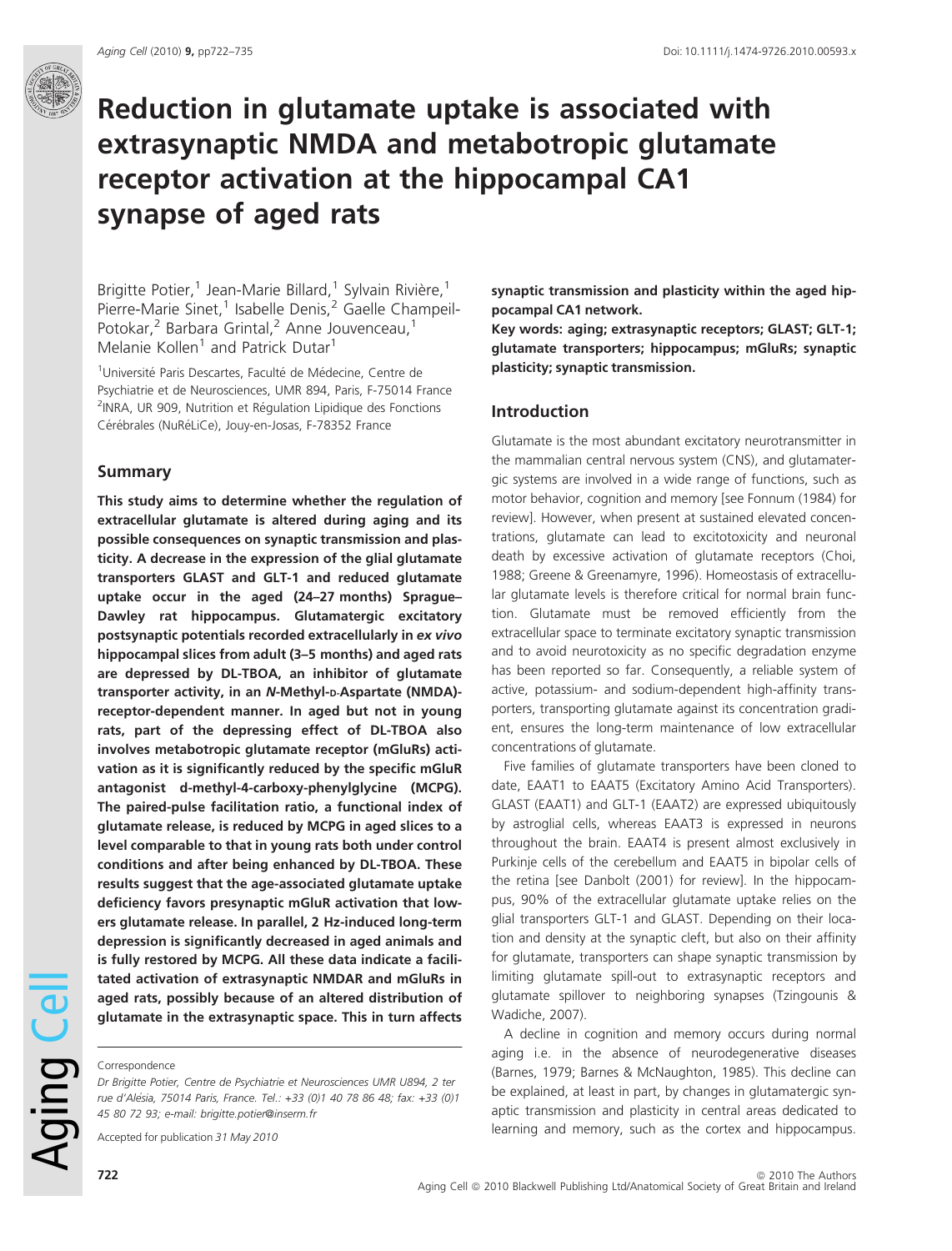Searching for the role of glutamate in these alterations during the normal process of aging has led to numerous, but sometimes contradictory data [see Segovia et al. (2001) for a review] depending on species, experimental protocols or individual variability of the animals. In vivo and in vitro studies have failed to show any change in glutamate release, and an age-related decrease in glutamate content in the striatum, hippocampus and cortex is still a matter of debate (Price et al., 1981; Banay-Schwartz et al., 1989; Strolin Benedetti et al., 1990; Zhang et al., 2009). The expression and function of glutamate receptors are strongly subject to age-dependent variation. The expression of the AMPAR subtype of glutamate receptors is unaffected, despite weakened AMPAR-mediated transmission (Potier et al., 2000; Kollen et al., 2008). However, aging is associated with the alteration of N-Methyl-D-Aspartate receptor (NMDAR) expression (Sonntag et al., 2000; Wenk & Barnes, 2000; Clayton & Browning, 2001; Shi et al., 2007; Kollen et al., 2010) and function (Barnes et al., 1997; Billard et al., 1997; Jouvenceau et al., 1998; Potier et al., 2000; Mothet et al., 2006; Magnusson et al., 2007; Boric et al., 2008). These alterations contribute to the age-related decline in spatial learning [see Rosenzweig & Barnes (2003) for review].

In this study, we envisaged a role for an altered distribution of extracellular glutamate because of glutamate transporter dysfunction. As reactive gliosis is a hallmark of aging [(Schipper, 1996; Rozovsky et al., 1998); see Cotrina & Nedergaard (2002) for review], changes in the astrocytic phenotype or failure of astrocyte function in the aging brain could significantly contribute to synaptic transmission defects (Perea & Araque, 2007), notably through the alteration of glutamate transporter expression and/or function. To determine whether a glutamate uptake defect occurs in memory-related structures, we first measured the expression and activity of the transporters in the hippocampus of young and aged Sprague–Dawley rats. We compared basal synaptic transmission in the CA1 hippocampal area of young and aged rats under acute glutamate uptake disruption by DL-TBOA, a nontransportable blocker of glutamate transporter activity. We then wondered whether changes in the spatiotemporal distribution of glutamate in the hippocampus of aged rats could alter the pharmacological properties of NMDARdependent long-term depression (LTD). Collectively, our data support the idea that a glutamate uptake deficiency contributes to a decreased regulation of extracellular glutamate and to an abnormal activation of extrasynaptic metabotropic receptors in the aged hippocampus. These age-related alterations may therefore be key contributors to cognitive aging.

# Results

# Protein expression of the glial glutamate transporters GLAST and GLT-1

Protein levels of GLAST [young:  $2.073 \pm 0.1231$  ( $n = 11$ ); aged: 1.351  $\pm$  0.1518 (n = 8), P < 0.01] and GLT-1 [young: 1.540  $\pm$ 0.098 ( $n = 11$ ); aged: 1.076  $\pm$  0.1345 ( $n = 5$ )] glutamate trans-



Fig. 1 The expression of astrocytic glutamate transporters is selectively reduced in aged rats. (A) Examples of immunoblots in seven young (y1 to y7) and five aged (a1 to a5) rats for the astrocytic glutamate transporters GLT1 and GLAST, for two selective astrocytic markers glial fibrillary associated protein (GFAP) and glutamine synthetase (GS), and for the neuronal glutamate transporter EAAC1. b-actin and Neuron-Specific Enolase (NSE) (Ab) are used to normalized astrocytic and neuronal markers, respectively. (a) and (b) are two different separated blots. (B) Bar graphs depicting immunoreactivity to GLT1, GLAST and GFAP in young ( $n = 11$ ) and aged ( $n = 8$ ) rats, normalized to  $\beta$ -actin levels, and to EAAC1, normalized to NSE levels. (\*; \*\*; \*\*\* P < 0.05; 0.01 and 0.001 respectively). (C) Saturation curves for Na<sup>+</sup>-dependent D-[<sup>3</sup>H]-aspartate uptake by cell suspensions freshly isolated from CA1 area of young ( $n = 7$ ) and aged ( $n = 7$ ) rats. Total and Na<sup>+</sup>independent uptake was measured in triplicate for each D-aspartate concentration and for each rat.  $(***P < 0.0001)$ .

porters were significantly decreased in aged whole hippocampi compared to young ones ( $P < 0.05$ ), whereas the level of the neuronal transporter (EAAC1) expression was not affected [young:  $0.758 \pm 0.033$  ( $n = 11$ ), aged:  $0.691 \pm 0.022$  ( $n = 8$ ), nonsignificant] (Fig. 1A,B). In contrast, the level of glial fibrillary associated protein (GFAP) expression was significantly increased in aged rats [young GFAP:  $0.3573 \pm 0.0013$  (n = 11); aged GFAP:  $0.491 \pm 0.025$  ( $n = 8$ ),  $P < 0.001$ ], reflecting the reactive gliosis of astrocytes that occurs in the hippocampus during aging.

The expression of another astrocyte marker, glutamine synthetase (GS), was unchanged in aged animals [young:  $0.338 \pm 0.022$  (n = 11); aged:  $0.372 \pm 0.024$  (n = 8), nonsignificant].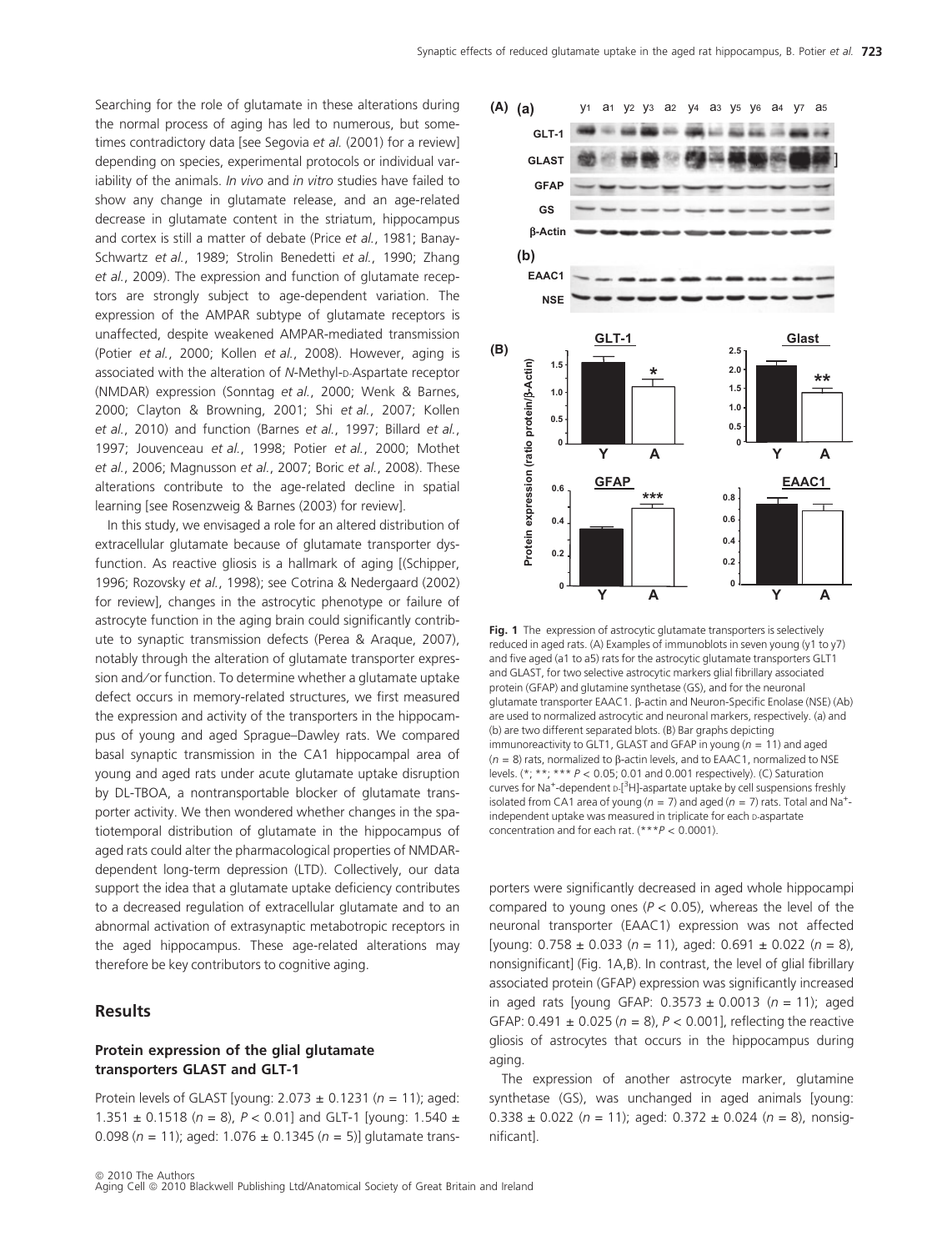### Activity of glutamate transporters

We compared the capacity of Na<sup>+</sup>-dependent glutamate transport in young (3-month old) and aged (24-month old) rats by measuring the rate of  $D$ -[<sup>3</sup>H] aspartate uptake by brain cell suspensions freshly isolated from the CA1 region of the hippocampus. D-Aspartate is taken up by astroglial glutamate transporters with the same affinity as  $L$ -Glutamate (Gundersen et al., 1993; Bridges et al., 1999; Danbolt, 2001). D-[<sup>3</sup>H]-aspartate is a transportable analogue of L-glutamate that is metabolically inert. The saturation curves obtained by incubation of the cell suspensions with increasing concentrations of <sub>D-</sub>[<sup>3</sup>H]-aspartate showed a significant decrease in the uptake rate in aged rats when compared to young ones  $(P < 0.0001$ , Fig. 1C). Analysis of the curves (Michaelis–Menten equation) indicated that the maximal velocity of <sub>D-</sub>[<sup>3</sup>H]-aspartate uptake (i.e. maximal velocity at a saturating concentration of the substrate) was reduced by 40% ( $P < 0.01$ ) in aged rats ( $V_{\text{max}} = 3.75 \pm 0.56$  nmoles min<sup>-1</sup> mg<sup>-1</sup> protein,  $n = 7$ ) when compared to young ones ( $V_{\text{max}} = 6.33 \pm 0.63$  nmoles min<sup>-1</sup> mg<sup>-1</sup> protein,  $n = 7$ ), whereas the apparent affinity of the transport for the substrate was unchanged ( $K_m = 8.89 \pm 2.45 \mu m$  in aged rats,  $K_m =$ 12.64  $\pm$  2.03 µm in young rats, nonsignificant). The decrease in  $V_{\text{max}}$  without a change in the  $K_{\text{m}}$  value is compatible with a decreased density of functional glutamate transporters in cell suspensions from aged rats.

#### Effect of DL-TBOA on basal synaptic transmission

In control artificial cerebrospinal fluid (aCSF), single-shock electrical stimulation of the stratum radiatum evoked a presynaptic fiber volley (PFV) followed by a field excitatory postsynaptic potential (fEPSP) both increasing with stimulus intensity. Field excitatory postsynaptic potentials were totally suppressed by  $C$ NQX (10  $\mu$ M, not illustrated), reflecting the activation of AM-PAR (Fig. 2A, upper traces). I/O curves of PFVs and fEPSP slopes were constructed in 15 young ( $n = 22$  slices) and 14 aged rats  $(n = 22$  slices). No differences in PFV slopes were found between the two groups of animals, whereas fEPSP slopes were significantly reduced (Fig. S1), as previously described [see (Potier et al., 2000; Kollen et al., 2010)].

When applied at a concentration of  $25 \mu$ M, DL-TBOA slightly but nonsignificantly reduced fEPSPs in young rats ( $n = 15$  slices in 10 animals) at all stimulus intensities (Fig. 2A2). In aged rats  $(n = 13$  slices from 10 animals), the depressing effect became significant at a 300  $\mu$ A stimulation intensity and above (Fig. 2B2). When the effect of DL-TBOA was expressed as a percentage of control values, the amplitude of fEPSP depression was 34  $\pm$  9% over the 300–500 µA range ( $P < 0.01$ ).

The magnitude of fEPSP depression increased with DL-TBOA concentration. When 50  $\mu$ M DL-TBOA was applied, a 41.7  $\pm$ 9% mean reduction in fEPSPs was observed in young rats over the 300–500  $\mu$ A range (n = 12 slices from nine rats, P < 0.05, Fig. 2A3), whereas the percentage of decrease reached 64.8  $\pm$  7.3% in aged rats ( $n = 14$  slices from 10 rats, Fig. 2B3,

 $P < 0.001$ ). Therefore, synaptic transmission was more prone to be blocked by DL-TBOA in aged than in young rats ( $P < 0.05$ ). We confirmed that the PFV slope was not modified by any dose of DL-TBOA tested, indicating that the effect on synaptic transmission was not because of a reduction in presynaptic fiber activity (Fig. S2).

# Pharmacological profile of the DL-TBOA depressing effect on synaptic transmission

The pharmacological properties of the depressing effect of DL-TBOA on synaptic transmission were next studied in young and aged rats. The time-course of the DL-TBOA effect on the fEPSP slope was evaluated, using 50  $\mu$ M DL-TBOA as the control condition and in the presence of different glutamate receptor antagonists.

After 15 min of a baseline recording of a stable fEPSP slope, DL-TBOA was added to the bath. Within a few minutes, the drug induced a depression of the fEPSPs slope that reached a maximal value of 61  $\pm$  6.7% in young rats ( $n = 14$  in nine rats; Fig. 3A). The effect was reversible as illustrated by the complete recovery of responses following DL-TBOA wash-out. In slices from aged animals, the maximal effect of DL-TBOA on fEPSPs slope was  $63 \pm 4.4\%$  ( $n = 17$  in 13 rats; Fig. 3B). After the wash-out of DL-TBOA, synaptic transmission recovered but remained depressed to 20% below the level of the baseline (Fig. 3B).

Increasing the dose of DL-TBOA to 100  $\mu$ M further depressed the fEPSP slope in both young and aged rats (see Fig. S4). In young rats, the fEPSP slope depressed to about 14% of baseline but still returned to baseline level after DL-TBOA removal ( $n = 9$ ) slices in four rats). In aged rats, a 100% depression was obtained ( $n = 8$  slices in four rats) and remained at a stable level of about 78% of the baseline value at the end of the recording. An application of 200  $\mu$ M of DL-TBOA induced a complete depression of the fEPSP slope in young rats ( $n = 4$  slices in three rats) and in this case a long-lasting depression of 20% was observed after the drug wash-out. In aged rats, this dose of DL-TBOA induced a full depression of fEPSP slope, which stabilized to a level of 80% below that of baseline ( $n = 4$  slices in three rats).

A selective antagonist of NMDAR, p-APV, was applied at 50 μm for at least 15 min before DL-TBOA and remained present throughout the recording. D-APV had no effect on baseline transmission in either group of animals but fully abolished the effect of DL-TBOA (50 µM) on fEPSP slope in slices from young  $(n = 5$  in three rats) and aged  $(n = 6$  in five rats) rats (Fig. 3B).

Following uptake disruption, other receptor subtypes such as mGluRs could also be activated by the resulting extracellular glutamate accumulation (Scanziani et al., 1997). We therefore asked whether an activation of mGluRs could be implicated in the DL-TBOA effect in young and aged rats. MCPG (500  $\mu$ M) was applied in the aCSF at least 20 min before the application of DL-TBOA and remained present throughout recording. MCPG had no effect on baseline transmission in either group of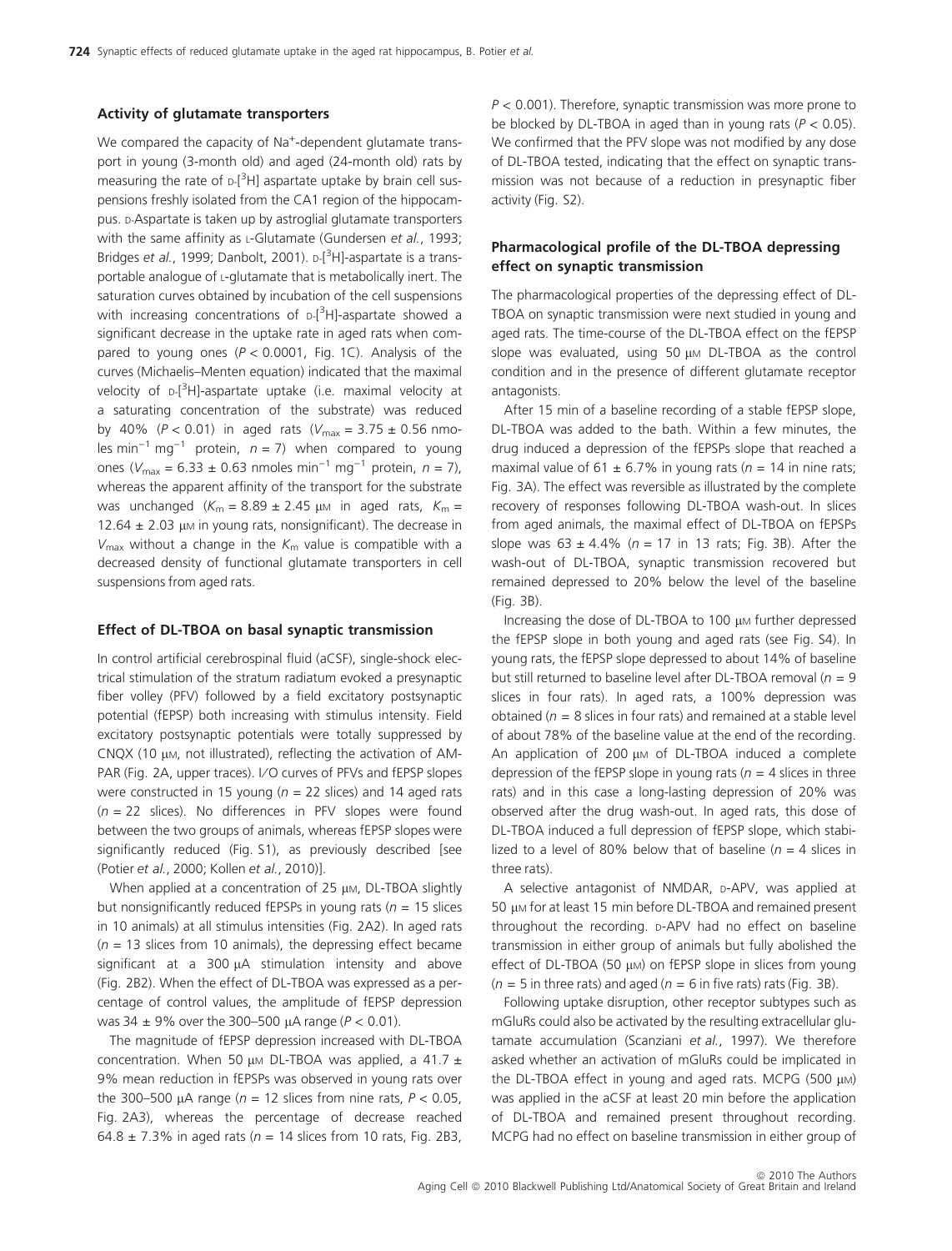

Fig. 2 Blockade of glutamate transporters by DL-TBOA depresses synaptic transmission more in aged than in young rats. Upper traces are examples of field excitatory postsynaptic potential (fEPSPs) induced by a 500 µA stimulus intensity and recorded from a young (A1) and an aged (B1) rat before and after application of DL-TBOA (25 µM). Comparison of the effects of DL-TBOA (25 µM) on the mean AMPAR-mediated fEPSP slope plotted against the stimulus intensity and averaged from 15 slices of 10 young animals (A2) and from 13 slices of 10 aged rats (B2). (\*; \*\* P < 0.05 and 0.01, respectively for differences between treatment and control groups). Results obtained with a 50 µm application of DL-TBOA in 12 slices from nine young rats (A3) and in 14 slices from 10 aged animals (B3). (\*; \*\*\*  $P < 0.05$  and 0.001, respectively, for differences between treatment and control groups).

rats. MCPG only slightly reduced the amplitude of the DL-TBOA effect on synaptic transmission in young slices ( $n = 11$  in eight rats, ns, Fig. 4A). In contrast, the mGluR antagonist significantly attenuated the DL-TBOA effect in aged rats (23.2  $\pm$  5.1% inhibition at the peak of the DL-TBOA + MCPG effect,  $n = 12$  in 10 rats, P < 0.001, Fig. 4B). The long-lasting depression of fEPSPs following DL-TBOA wash-out was also blocked by MCPG in aged rats.

#### Presynaptic effects of DL-TBOA

The hypothesis that the glutamate leakage could be sensed by presynaptic receptors was tested using a paired-pulse facilitation (PPF) protocol (Zucker, 1989). Because the probability of glutamate release can be modified during aging, PPF was not compared between young and aged rats. Only the comparison of PPF before and under drug application was made within a group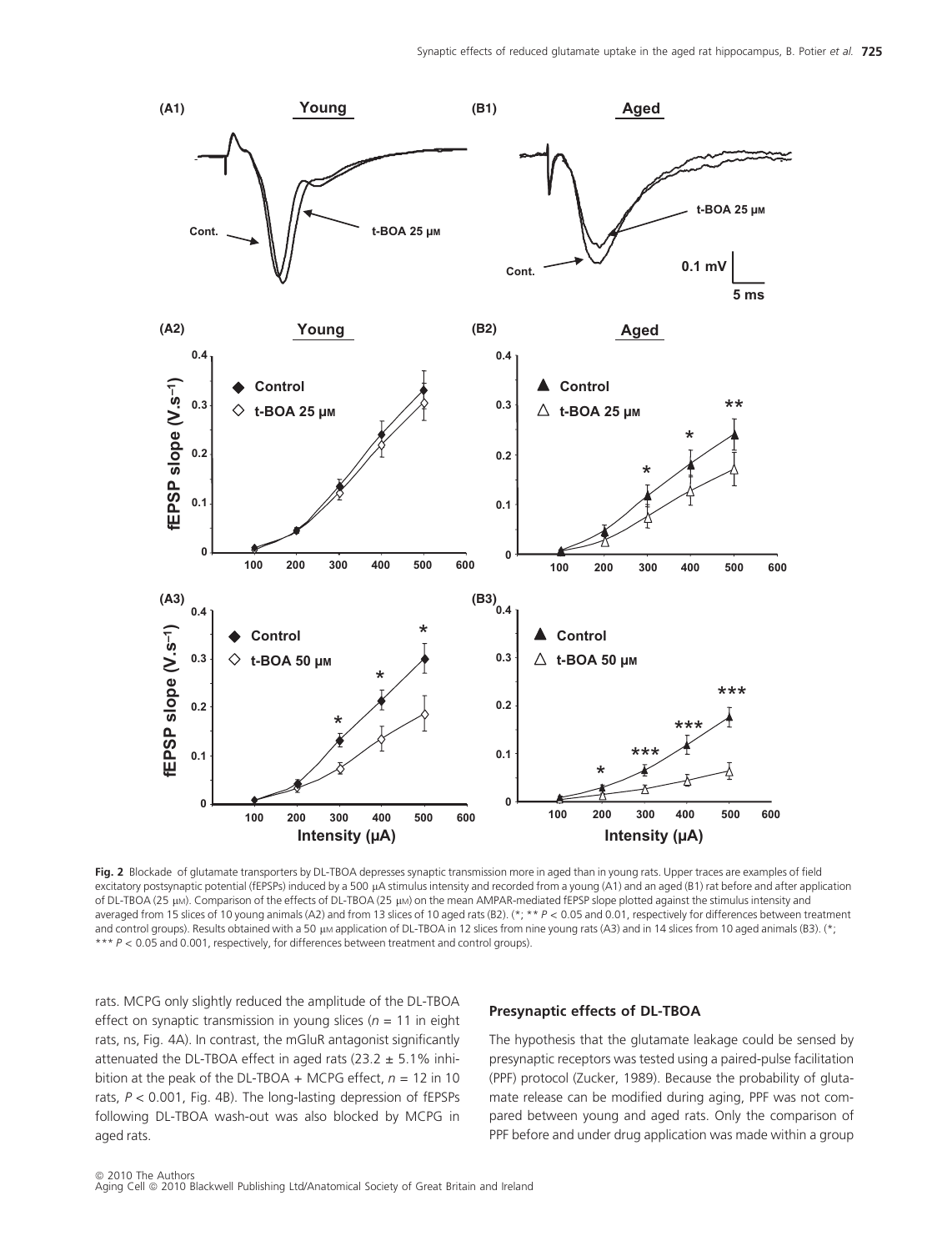

Fig. 3 DL-TBOA-induced depression of synaptic transmission is dependent on NMDAR activation. (A) Time-course of the decreased synaptic transmission induced by DL-TBOA (50 µM) in slices from young rats in control artificial cerebrospinal fluid (14 slices in nine animals) and in the presence of the NMDAR antagonist D-APV (50 lM) (five slices in three rats). APV was applied throughout the experiments. (B) The same experiments in aged rats (control medium: 17 slices in 13 animals; D-APV: six slices in five animals).

of age. DL-TBOA had no significant effect on the PPF ratio measured in young slices, either when applied at  $25 \mu$ M (control PPF: 1.36  $\pm$  0.05 vs. 1.39  $\pm$  0.05 in the presence of DL-TBOA,  $n = 9$ in six rats, nonsignificant, Fig. 5A) or at 50  $\mu$ M (control PPF: 1.39  $\pm$  0.08 vs. 1.41  $\pm$  0.09 in the presence of DL-TBOA,  $n = 5$ in three rats, nonsignificant, Fig. 5B). In contrast, the PPF ratio was dramatically increased by DL-TBOA in aged slices when applied at 25  $\mu$ M (control ratio: 1.79  $\pm$  0.11 vs. 2.57  $\pm$  0.3 in the presence of the drug,  $n = 7$  in five rats,  $P < 0.01$ , Fig. 5A) or at 50  $\mu$ M (control PPF: 1.8  $\pm$  0.06 vs. 3.14  $\pm$  0.25, n = 5 in four rats,  $P < 0.01$ , Fig. 5B).

# Effect of mGluR blockade on the DL-TBOA-induced enhancement of PPF

In addition to their reported postsynaptic effects in both interneurons and pyramidal cells in the hippocampus, mGluRs also influence presynaptic function, producing a reversible reduction in excitatory synaptic transmission (Forsythe & Clements, 1990;

Burke & Hablitz, 1994). We therefore tested the hypothesis that presynaptic mGluRs might be tonically activated or that their activation might be facilitated in aged synapses under conditions of uptake blockade. Our data show that MCPG had no effect on PPF in young rats, in the presence of 50  $\mu$ M DL-TBOA  $(1.41 \pm 0.09$  for DL-TBOA,  $n = 5$  in three rats, vs. 1.4  $\pm$  0.05 for MCPG + DL-TBOA,  $n = 7$  in four rats, Fig. 6A), while it abolished the effect of DL-TBOA on the PPF ratio in aged slices  $(3.14 \pm 0.25$  for DL-TBOA,  $n = 5$  in four rats vs. 1.52  $\pm$  0.09 for MCPG + DL-TBOA,  $n = 7$  in five rats,  $P < 0.001$ , Fig. 6B).

## Effect of mGluR blockade on basal PPF

Figure 6 also shows that a facilitated activation of presynaptic mGluRs can occur physiologically in the aged hippocampal CA1 area even in the absence of DL-TBOA. Indeed, blocking mGluRs with MCPG significantly reduced the basal PPF ratio in aged rats (MCPG:  $1.54 \pm 0.05$  vs. control:  $1.85 \pm 0.11$ ;  $n = 19$  slices in 14 rats;  $P < 0.01$ , Fig. 6D), whereas the antagonist has no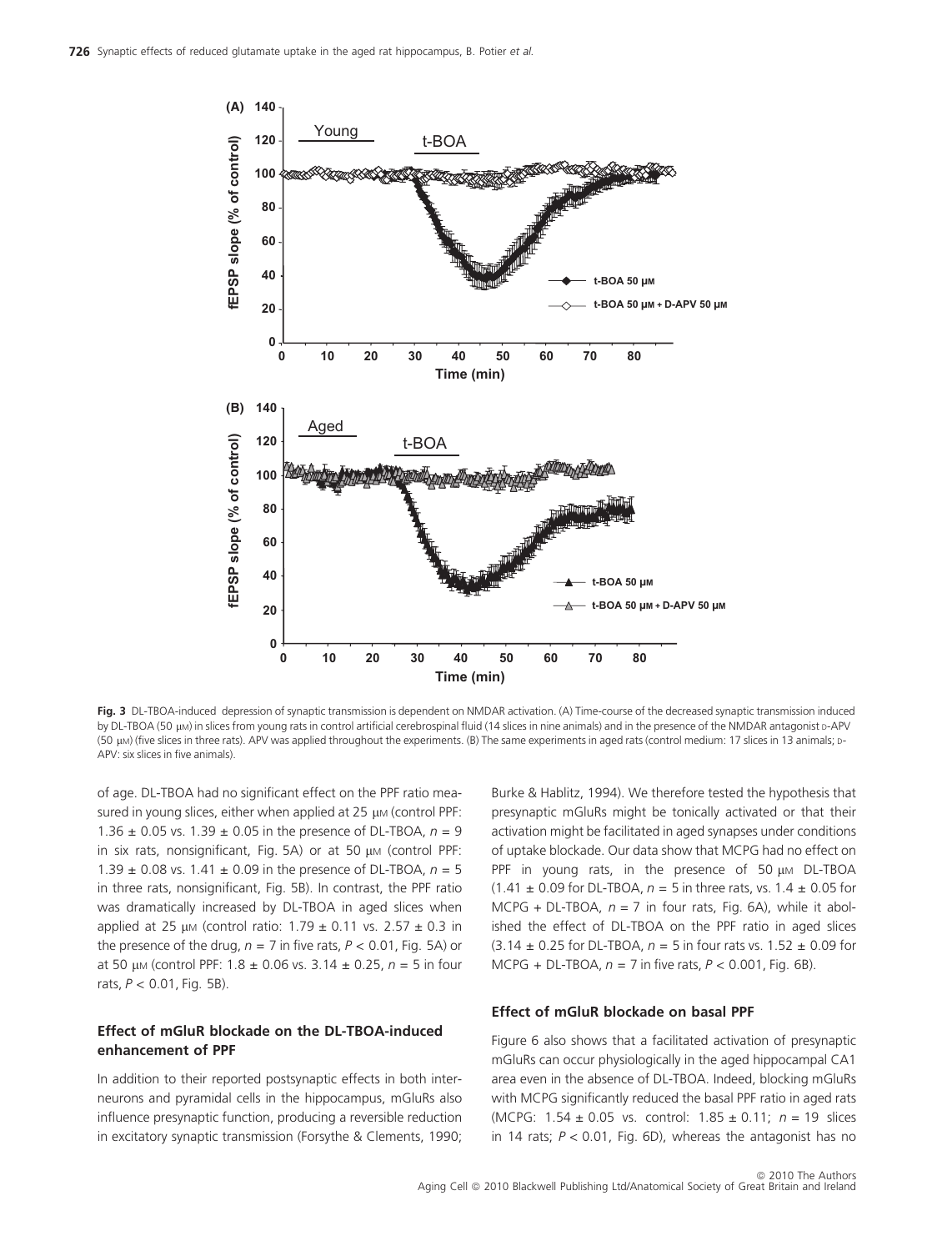

Fig. 4 DL-TBOA-induced depression of synaptic transmission is dependent on mGluR activation only in aged rats. (A) Time-course of the decreased synaptic transmission induced by DL-TBOA (50 µw) applied to slices from young rats in control artificial cerebrospinal fluid (14 slices in nine animals) and in the presence of the mGluR antagonist MCPG (500 µM) (11 slices in eight rats). MCPG is applied throughout the experiment. (B) The same experiments in aged rats (control medium: eight slices in six animals; MCPG: 12 slices in 10 animals).

significant effect on basal PPF in young rats (MCPG:  $1.4 \pm 0.04$ ) vs. control:  $1.38 \pm 0.03$ ;  $n = 11$  in nine rats, nonsignificant, Fig. 6C).

# Comparison of LTD in slices from young and aged animals

The previous data show that DL-TBOA exacerbates a preexisting alteration in the distribution of extracellular glutamate in aged rats. This situation can be readily detected in physiological conditions (in the absence of TBOA) with dual stimulations, such as those used to induce PPF. We therefore asked whether this modification could impact LTD, a mechanism of synaptic plasticity induced by low frequencies of stimulation (LFS) over a long duration.

Long-term depression was induced using two different LFS, 1 and 2 Hz, and its amplitude was compared in young and aged rats. Low frequencies of stimulation at 1 Hz induced significant LTD in slices from both young and aged rats (young rats: 89.1  $\pm$  2.7% of baseline,  $n = 8$  slices from seven animals,  $F_{1,14} = 21.9$ ,  $P < 0.001$ ; aged rats: 86.0 ± 2.8% of baseline,  $n = 11$  slices from 11 animals,  $F_{1,20} = 28.4$ ,  $P < 0.0001$ ). The difference in LTD amplitude between slices from young and aged rats was not statistically significant ( $F_{1,17} = 0.45$ , nonsignificant) (Fig. 7A). Increasing the stimulation frequency to 2 Hz revealed differences in LTD magnitude between slices from young and aged rats. Indeed, this protocol induced significant LTD in young rats (80.2  $\pm$  1.5% of baseline,  $n = 32$  slices from 25 rats;  $F_{1,62} = 188$ ,  $P < 0.0001$ ) as well as in aged rats  $(86.9 \pm 1.9\%$  of baseline,  $n = 33$  slices from 21 rats;  $F_{1,64} = 51.4$ ,  $P < 0.0001$ ). Nevertheless, the magnitude of LTD in this case was significantly higher in slices from young rats when compared to aged rats (young vs. aged:  $F_{1,63} = 8.92$ ,  $P < 0.01$ ) (Fig. 7B).

# A role for mGluRs in the alteration of LTD in aged slices

The effect of mGluR antagonism was then studied on LTD induced by a 2 Hz stimulus in both groups of animals. MCPG (500  $\mu$ M) had no effect on LTD in slices from young rats (79.7  $\pm$  3.7% of baseline,  $n = 10$  control slices from four rats vs. 77.5  $\pm$  5.3% of baseline,  $n = 6$  MCPG-treated slices from three rats;  $F_{1,14} = 0.1$ , nonsignificant) (Fig. 8A). In contrast, MCPG application significantly increased the amplitude of LTD in slices from aged rats (87.9  $\pm$  3.8% of baseline, n = 12 control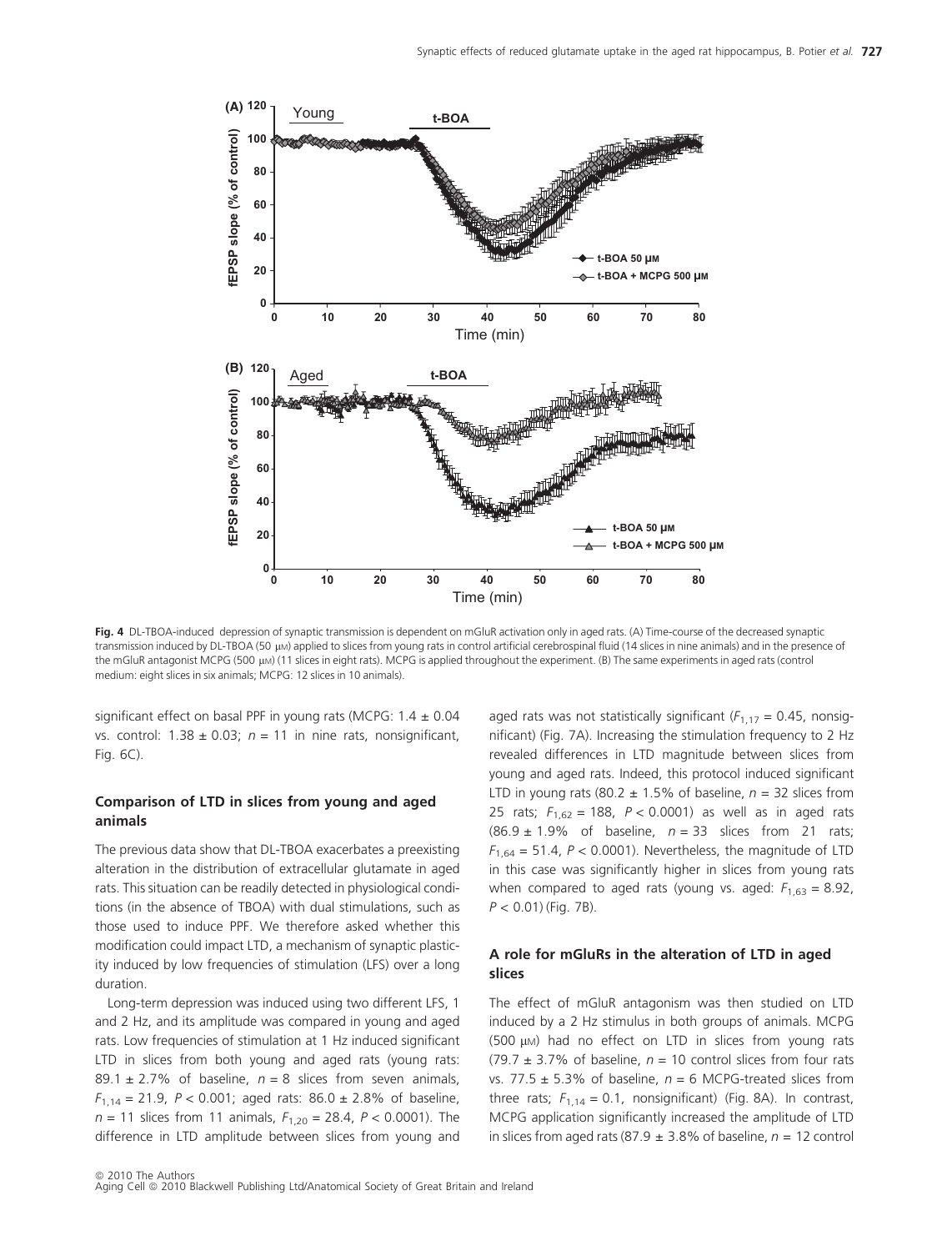

Fig. 5 Presynaptic glutamate release is affected by DL-TBOA in aged but not in young rats. (A) Bar graphs depict the effects of DL-TBOA (25  $\mu$ M) on pairedpulse facilitation ratio in young (nine slices in six animals) and in aged rats (seven slices in five animals). (B) The same experiments using 50  $\mu$ M DL-TBOA (five slices from three young rats and five slices from four aged rats).  $(**P < 0.01).$ 

slices from eight rats vs. 74.6  $\pm$  4.9% of baseline,  $n = 11$ MCPG-treated slices from six rats;  $F_{1,21} = 4.9$ ,  $P < 0.05$ ) (Fig. 8B1). Interestingly, LFS induced a slight but not significant potentiation in the presence of p-APV in aged slices (Fig. 8C), which was blocked by MCPG (94.9  $\pm$  3.8%, n = 5 slices from two rats;  $F_{1,11} = 4.3$ ,  $P = 0.06$  (Fig. 8B2). These data indicate that under LFS conditions, a sustained perisynaptic activation of mGluRs interferes with LTD expression in aged rats.

# **Discussion**

The first observation of this study was a reduction in the expression of the glial glutamate transporters GLAST and GLT-1 in the aged rat hippocampus. This was associated with a decrease in functional glutamate uptake in the CA1 area. This alteration seemed to be restricted to the transporter system as the expression of another glial marker, glutamine synthetase, was not changed in aged animals, excluding a general astrocytic failure during aging. A few previous studies have addressed the status of glutamate uptake during aging, and most have reported a lowered uptake and a loss of glutamate transporter sites in the glutamatergic terminals of aged rodents (Wheeler & Ondo, 1986; Najlerahim et al., 1990; Saransaari & Oja, 1995; Vatassery et al., 1998). More recently, in vivo voltammetric recordings have demonstrated that the loss of plasma membrane GLAST

transporters in the striatum of aged Fisher 344 rats is correlated with an increased clearance time/slower clearance of glutamate (Nickell et al., 2007). The fact that the bulk of functional glutamate transport is undertaken by GLT-1 and GLAST (Rothstein et al., 1996) underlines the importance of their alteration in aged animals.

Extracellular recordings of fEPSPs were performed in hippocampal slices from young and aged rats to detect the impact of weakened glutamate clearance on glutamatergic neurotransmission and its plasticity. To better understand the shaping of glutamatergic transmission by glutamate transporters in both young and aged rats, we used a nontransportable blocker of transporters, DL-TBOA (Shimamoto et al., 1998), as a pharmacological tool to manipulate glutamate uptake. In the presence of high doses of DL-TBOA designed to fully disrupt the uptake cycle [i.e. 200 µm, Cavelier & Attwell (2005)], a physiologically relevant increase in extracellular glutamate occurs, unmasking the continuous release of glutamate into the extracellular space (Jabaudon et al., 1999). In our study, smaller doses of DL-TBOA were used as our purpose was to lower glutamate uptake in young rats to reproduce the situation during aging. The main effect of DL-TBOA was to reversibly depress the fEPSP slope in young and aged rats, and the magnitude of depression increased with DL-TBOA concentration in both groups of animals.

We aimed to characterize the pharmacological properties of the depressing effect of DL-TBOA in both groups of animals. No effect of a 50 µm dose of DL-TBOA was observed when p-APV, a selective NMDAR antagonist, was present in the perfusion medium, indicating the activation of these subtypes of glutamatergic receptors. D-APV also abolished the long-lasting depression of fEPSP induced by DL-TBOA in slices from aged rats, indicating that this long-term effect of the uptake blocker was also dependent on NMDAR activation. Increasing concentrations of DL-TBOA in aged animals led to a critical and permanent depression. It has been shown that NMDAR activated by glutamate after uptake blockade was mainly extrasynaptically located (Le Meur et al., 2007), and extrasynaptic NMDAR appeared to contribute preferentially to pathological processes linked to overexcitation of glutamatergic pathways (Hardingham et al., 2003). The situation was different in slices from young rats. The DL-TBOA-induced depression of fEPSPs was transient, and a concentration as high as  $200 \mu$ M was necessary to induce a long-lasting depression comparable to that induced by 50  $\mu$ M DL-TBOA in slices from aged rats. This is in contrast to other forms of LTD that can be easily obtained in young rats by straightforward activation of NMDAR, such as chemical LTD (Kollen et al., 2008). Chemical LTD is an APV-sensitive form of LTD that involves synaptic but also extrasynaptic NMDA receptors (Kollen et al., 2010). Chemical LTD is artificially obtained by bath application of low doses of NMDA, an exogenous agonist not transported by glutamate transporters, conversely to endogenous glutamate used in this study. At doses of DL-TBOA that do not block all the transporters (i.e. 25, 50 or 100  $\mu$ M) in young animals, the remaining uptake is probably still efficient enough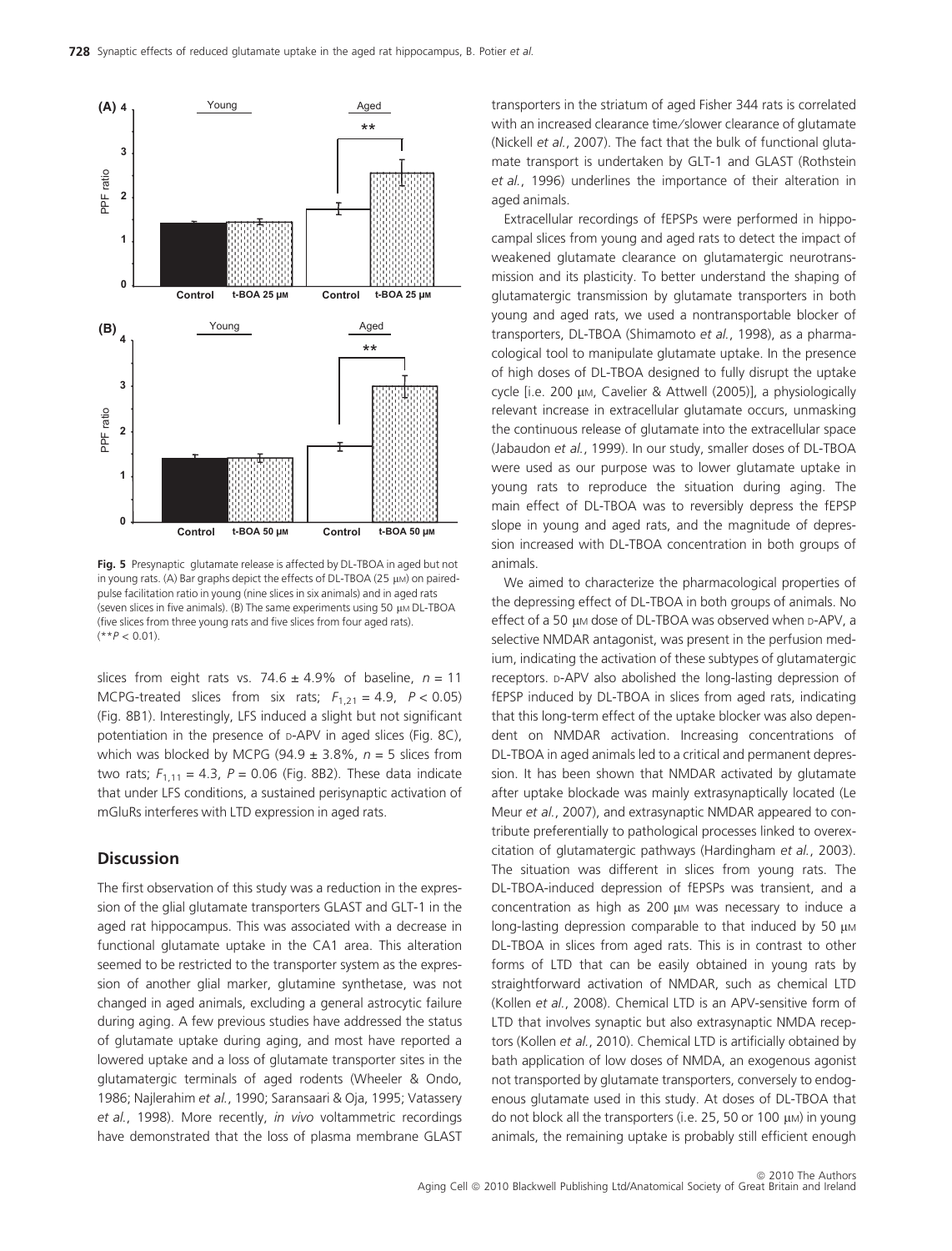

Fig. 6 Altered presynaptic glutamate release is dependent on mGluR activation in aged but not in young rats. Bar graphs depicting the effects of MCPG (500 µM) on DL-TBOA-induced changes in paired-pulse facilitation (PPF) ratio in (A) young (DL-TBOA alone: five slices in three rats vs DL-TBOA + MCPG: seven slices in four rats) and in (B) aged (DL-TBOA alone: five slices in four rats vs DL-TBOA + MCPG: seven slices in five rats) animals. Effects of MCPG (500 µM) on PPF ratio determined in control artificial cerebrospinal fluid in (C) young (control: 37 slices in 20 rats vs MCPG: 11 slices in nine rats) and in (D) aged (control: 39 slices in 24 rats vs MCPG: 19 slices in 14 rats) animals. (\* and \*\*\*  $P < 0.05$  and 0.001, respectively).

to reduce the extracellular glutamate concentration to avoid pathological activation of extrasynaptic NMDA receptors. This is one possible reason for the absence of DL-TBOA-induced LTD in young rats.

Because mGluRs are also expressed extrasynaptically (Baude et al., 1993; Lujan et al., 1996) and can be activated by a rise in extracellular glutamate (Scanziani et al., 1997; Renden et al., 2005; Wadiche & Jahr, 2005), we asked to what extent the manipulation of uptake by DL-TBOA could affect mGluRs in young and aged rats. We observed that a significant part of the depressing effect of DL-TBOA on fEPSPs was mGluRdependent in aged rats. Blocking mGluRs prevented the increase in the PPF ratio induced by DL-TBOA in slices from aged rats, indicating that a facilitation of presynaptic mGluR activation can be achieved by extracellular glutamate following transporter blockade.

The alteration of extracellular glutamate homeostasis can deeply affect the fine tuning of the dendritic processing of synaptic inputs, with strong repercussions on synaptic plasticity. We thus studied LTD a glutamate-dependent form of plasticity generated by LFS. Low frequencies of stimulation induced NMDAR-dependent LTD in both young and aged rats. Under our experimental conditions, the amount of LTD induced by 1 Hz stimulation was not different between young and aged rats in agreement with other studies indicating no change in LTD during aging (Kumar & Foster, 2007; Billard, 2010; Kollen et al. 2010). However, others demonstrate an enhanced (Norris et al., 1996; Kumar & Foster, 2005) or a decreased susceptibility to LTD either in middleaged (Kamal et al., 1998) or aged animals (Lee et al., 2005). These discrepancies result from differences in methodology, including age, strain of the animals and the Ca/Mg ratio of the recording solution. To observe LTD in adult slices, the Ca/Mg ratio must be > 1.5 [see Norris et al. (1996)]. In our conditions, LTD was maximal at 1 Hz in aged rats, and increasing the stimulation frequency induced weaker LTD in aged animals than in young ones. This age-related decrease in LTD amplitude could be the result of different modifications at the glutamatergic synapse: (i) a reduction in glutamate release, although this has been the subject of much debate [see review by Segovia et al. (2001)]; (ii) a change in NMDAR expression in the hippocampus of rats and mice, as illustrated by many groups (Sonntag et al., 2000; Clayton & Browning, 2001); (iii) a change in NMDAR activation, as shown by the decrease in isolated NMDAR-mediated synaptic potentials recorded in slices from aged rats (Barnes et al., 1997; Jouvenceau et al., 1998; Potier et al., 2000; Mothet et al., 2006) and the alteration of modulating factors, such as the co-agonist D-serine (Junjaud et al., 2006; Mothet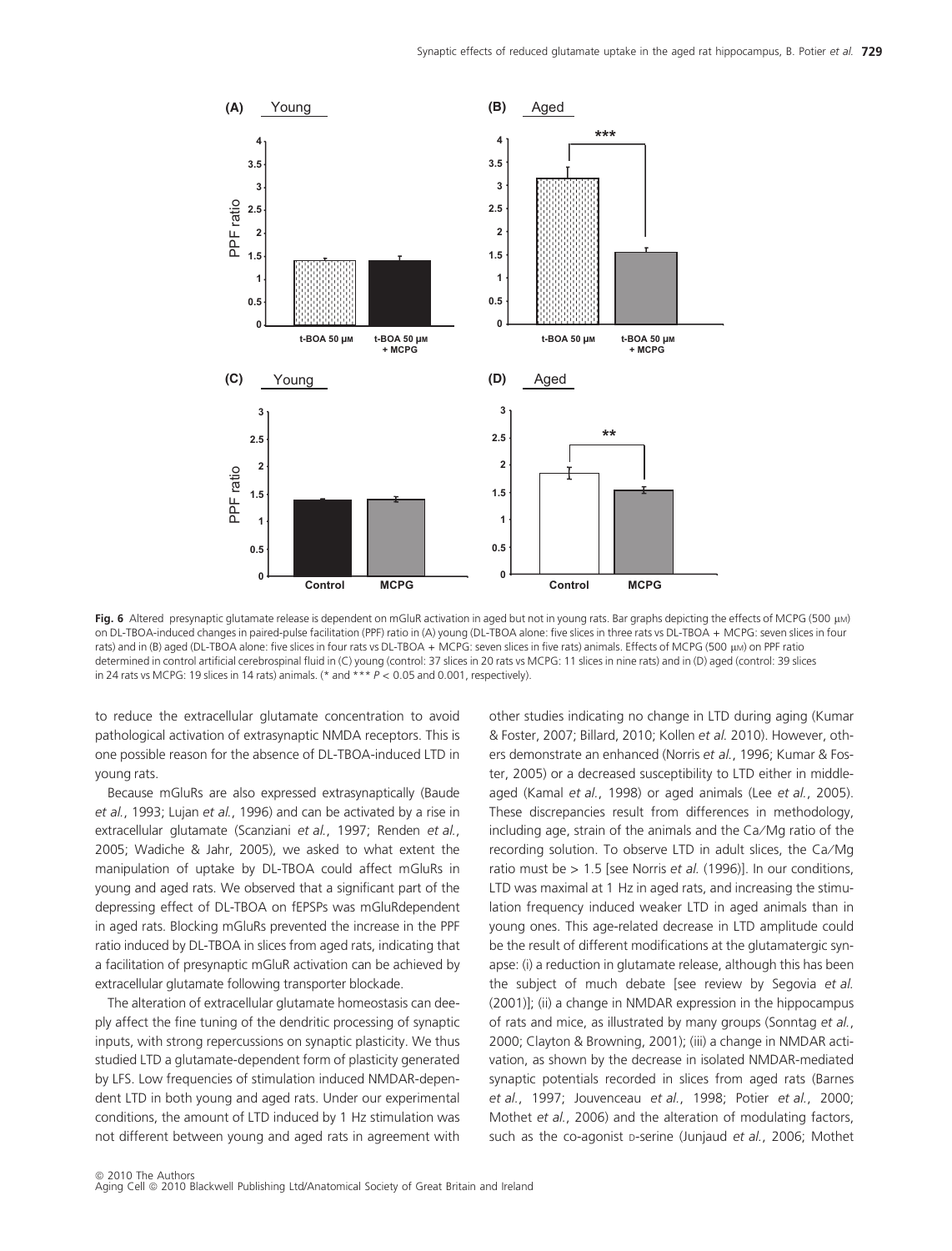

Fig. 7 Long-term depression (LTD) induced by two different frequencies in slices from young and aged rats. A 1 Hz stimulation induces slightly greater depression in slices from aged rats than from young ones, but the difference is not statistically significant (A). Increasing the stimulation frequency to 2 Hz (B) leads to a difference between young and aged rats, with weaker LTD induced in aged slices. Individual traces of EPSPs are shown for each frequency in slices from young (Y) and aged (A) rats before and 40 min after stimulation (arrow). Statistical analysis was carried out during the period indicated by the square. P values: \*\*< 0.01; ns, not significant.

et al., 2006; Turpin et al., 2009). Age-related alterations in NMDAR expression and/or efficiency only partly explain the changes in plasticity, and our experiments provide new evidence that the deregulation of glutamate uptake is also involved in the impairment of LTD in aged rats. Indeed, the pharmacological properties of LTD in aged rats appear similar to its properties in young rats when glutamate is forced to spill out (Kollen et al., 2008). We demonstrated that a significant activation of mGluRs occurred during the induction of 2 Hz-induced LTD in aged but not in young rats as the mGluR antagonist MCPG restored LTD amplitude to levels comparable to those in young rats. Our findings were reinforced by the observation that D-APV switched the response to LFS in aged rats from depression to a weak but reproducible mGluR-dependent potentiation. This observation fits with the results of (van Dam et al., 2004) who showed that low concentrations of the mGluR agonist DHPG can shift plasticity in young animals, with an LTD protocol being able to induce LTP in the presence of the agonist. It is thus conceivable that an



Fig. 8 Implication of mGluR in synaptic plasticity in aged rats. In slices from young rats (A), low frequencies of stimulation (LFS) (2 Hz, 10 min) induces long-term depression (LTD) to a similar extent in the presence or absence of the mGluR antagonist MCPG (500 μM). In slices from aged rats, MCPG significantly ( $*P < 0.05$ ) reduces LTD (B), suggesting that these receptors are activated during LFS. MCPG is applied throughout the experiments. Although not significant ( $F_{1,11} = 4.3$ ,  $P = 0.006$ ), the small potentiation observed in aged slices in the presence of APV (50  $\mu$ M) was blocked by MCPG (C).

mGluR-dependent LTP was induced by the 2 Hz LFS in aged rats, partially occluding LTD. Another possible explanation for the weaker 2 Hz-induced LTD in aged rats would be the activation of presynaptic mGluRs by an excess of extracellular glutamate, decreasing glutamate release through a negative feedback mechanism (Vignes et al., 1995; Scanziani et al., 1997), as is strongly suggested by the present PPF data. Discrepancies in the literature regarding the induction of LTD in aged animals have already been discussed previously, but our data indicate that the functional implication of mGluRs can be another matter of debate. The role of mGluR signaling in the induction of LTD is still unclear in aged animals. Only a few studies have investigated alterations in the characteristics of mGluRs signaling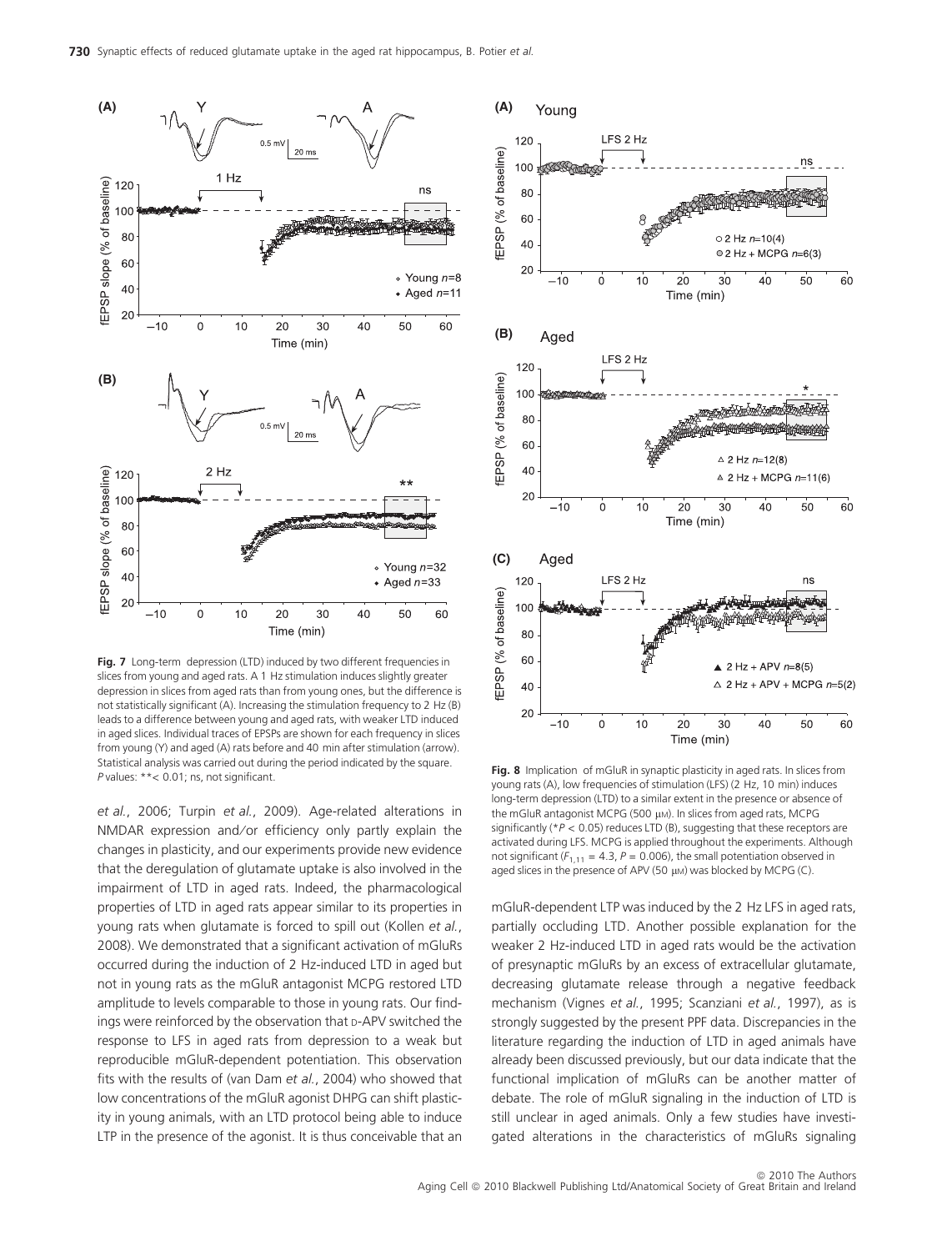during aging, and the results are divergent. Different degree of tonic mGluRs activation can be achieved as a result of glutamate spillover in aged animals. An exhaustive study of mGluRs subtypes implicated in pre- versus postsynaptic responses remains to be performed during aging.

Our data strongly argue for an altered spatial and ⁄ or temporal distribution of glutamate at aged synapses detected by extrasynaptic NMDAR and mGluRs. Where does this glutamate come from? Glutamate can be synaptic, arising from activity-dependent release, with some proportion leaking away from its release site or of ambient origin. A tonic release of glutamate occurs in the hippocampus, (Cavelier & Attwell, 2005), and recent studies have identified astrocytes as the source of nonsynaptic glutamate (Cavelier & Attwell, 2005; Cavelier et al., 2005; Le Meur et al., 2007). When uptake mechanisms are fully operational, an equilibrated ambient glutamate concentration is reached, estimated to be around 25 nm in slices (Herman & Jahr, 2007). Is it conceivable that the ambient glutamate level increases in aged rats? A tonic activation of extrasynaptic NMDA receptors by ambient glutamate can be detected in the hippocampus when the voltage-dependent  $Mg^{2+}$  blockade of these receptors is relieved (Le Meur et al., 2007). Under conditions closer to resting, such as ours, fEPSPs were not affected by D-APV in aged rats, suggesting that the level of ambient glutamate is still below the concentration necessary to alleviate the  $Mq^{2+}$  blockade of NMDAR. However, an elevation of local ambient glutamate, although not detected, cannot be rejected. NMDARs require the binding of 2–4 molecules of glutamate for full activation to occur (Banke & Traynelis, 2003). A rise in the extracellular glutamate concentration produced by exocytosis will have a different impact if it is superimposed on an ambient glutamate level that results in some of the receptor binding sites being tonically occupied. This could contribute to the susceptibility of aged tissues to acute hypoxic-ischemic injuries and to neuronal damage (Sheldon & Robinson, 2007).

The landscape of extracellular glutamate thus seems to be quite different between young and aged rats. The facilitated activation of extrasynaptic receptors in aged rats suggests that additional mechanisms may worsen the alteration of glutamate uptake. One of our hypotheses is that there is a morphological modification of the synaptic surroundings because of the astrocytic hypertrophy that gradually develops during aging [see Cotrina & Nedergaard (2002) for review]. Age-related astrocyte hypertrophy is characterized by the elongation of fine processes and the upregulation of GFAP expression. Modifications of the glial sheath of central synapses can have profound effects on the activation of perisynaptic receptors. In the hippocampal CA1 area, the astrocytic coverage of synapses is relatively limited, with glia occupying only  $\sim$  10% of the tissue volume and contacting synapses in only  $\sim$  25% of cases, as shown by 3D reconstruction (Ventura & Harris, 1999). This poor glial sheath may explain synaptic crosstalk by glutamate spillover (Rusakov & Kullmann, 1998), whereas enhancing glial coverage reduces the leak and increases glutamate concentration inside the sheath (Rusakov, 2001). No ultrastructural studies of the extent of neuron-astrocyte contacts during aging have been yet performed but it is conceivable that the astroglial coverage of synapses increases because of hypertrophy. Residual glutamate may then accumulate in the reduced extrasynaptic volume, facilitating the access to extrasynaptic receptors. If glutamate can easily escape from the synapse and be rapidly diluted in a larger extrasynaptic space, as is the case in young tissue, this situation is not observed. In vivo macroscopic studies show that the reduction in extracellular space and diffusion of neurotransmitters are correlated with learning deficits in aged rats (Sykova et al., 2002; Syková & Vargová, 2008).

In conclusion, our data, though not direct, present a wealth of evidence for an increased or unusual tonic activation of extrasynaptic NMDA and mGluRs receptors in aged rats, consistent with a dysregulation of extracellular glutamate homeostasis. It would therefore be of therapeutic interest to determine whether treatments reducing astrocytic hypertrophy and/or promoting glutamate uptake can reverse synaptic plasticity and memory impairments in aged animals.

#### Experimental procedures

All experiments were carried out in accordance with the INSERM committee guidelines and with the European Communities Council Directive of November 24, 1986 (86/609/EEC). Thirty young (3–6 months) and 30 aged (24–27 months) Sprague– Dawley rats were used in this study.

#### Semi-quantitative immunoblotting analysis

Parts of the hippocampi were dissected immediately after decapitation of some of the animals used for electrophysiology, cut into small pieces and homogenized by sonication in ice-cold buffer consisting of 20 mm sodium phosphate pH 7.2, 150 mm NaCl, EDTA 10 mm, EGTA 10 mm, 150 mm sodium fluoride, 0.5% Triton ×100, also containing protease inhibitors (Protease inhibitors set III; Sigma, L'isle d'Abeau chesnes, France). Aliquots of the extracts were assayed for protein using the Bradford method, and equal amounts of protein  $(80 \mu g / \text{lane})$  were loaded on sodium dodecyl sulfate–polyacrylamide gels (6.5% acrylamide), electrophoresed and transferred onto nitrocellulose membranes (Transblot; Biorad Laboratories Inc, Marnesla-Coquette, France) by semi-dry blotting. Blots were blocked in 5% defatted milk in 10 mm Tris-HCl (pH 8.3), 150 mm NaCl containing 0.05% Tween-20 (TBST), and then incubated overnight at 4  $\degree$ C with appropriate antisera dilution [GLT-1, 1/1000 (rabbit, kind gift from Pr. Rothstein); GLAST, 1 ⁄ 5000 (guineapig; Chemicon, Millipore, Molsheim, France); GFAP, 1/6000 (mouse; Chemicon); Actin, 1 ⁄ 10 000 (mouse; Sigma); Glutamine Synthetase, 1/1000 (rabbit; Santa Cruz, Tebu-Bio, Le Perray-en-Yvelines, France); EAAC1, 1/1000 (rabbit; Uptima, Interchim, Montlucon, France) and Neuron-Specific Enolase (NSE), 1/6000 (rabbit, TEBU)] in the TBST containing 0.5% skimmed milk. After incubation with the primary antibodies, blots were washed three times with TBST and further incubated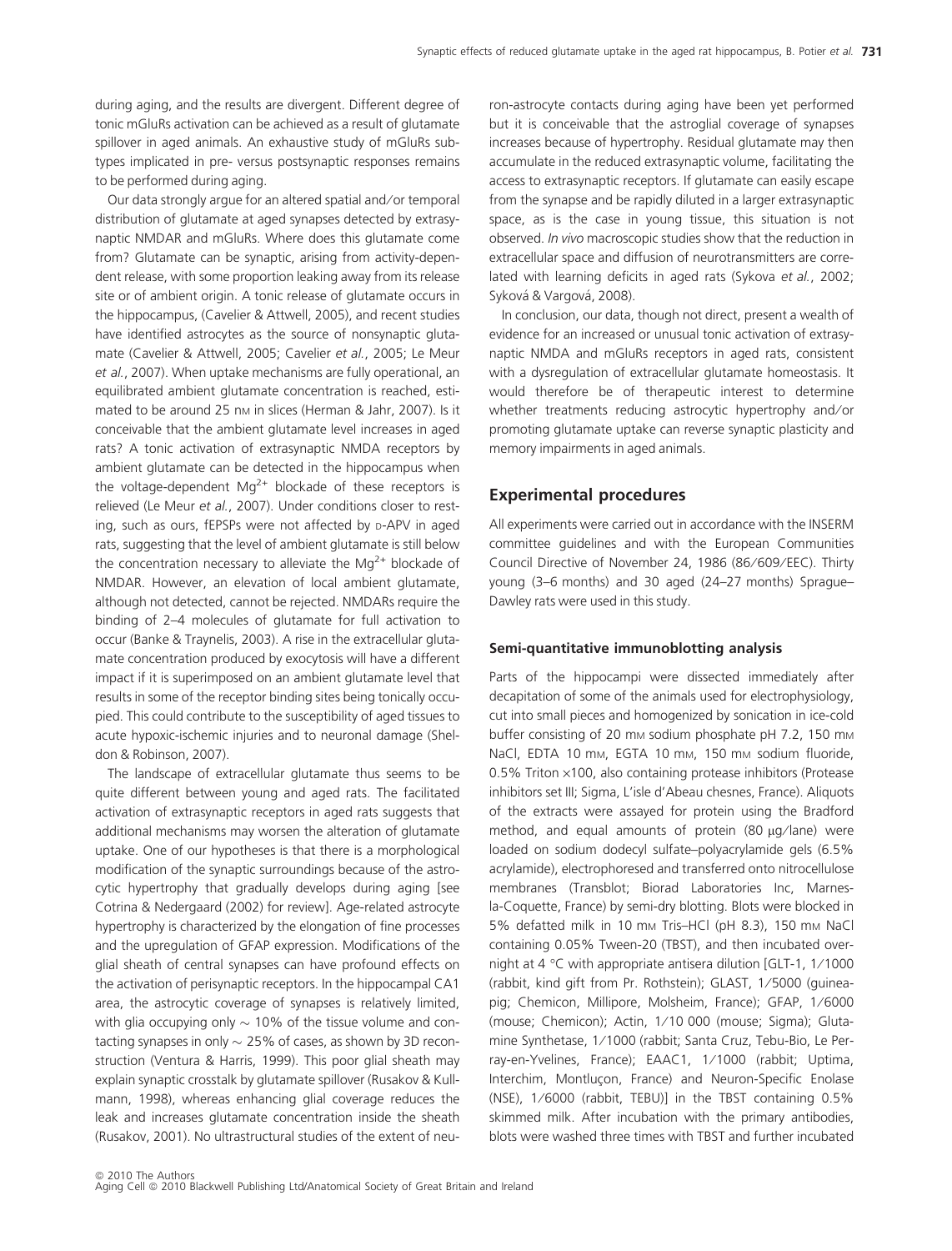for one hour at room temperature in TBST supplemented with 0.5% milk containing the appropriate horse radish peroxidase– conjugated secondary antisera (1/10 000 for rabbit or goat, P.A.R.I.S). Immunoreactive bands were detected by enhanced chemiluminescence (ECL westernblotting detection kit; Amersham, GE Healthcare Europe GmbH, Orsay, France), and signals were visualized with hyperfilm ECL (Amersham) and measured by densitometry (Quantity One; Biorad). Band intensities were within the linear range of film development as checked in preliminary experiments (data not shown). Levels of actin or NSE were used as a control to correct for variations in protein loading in the gels. Extracts from young and aged rats were loaded onto the same gel and blots were successively hybridized with the different antibodies, including loading control antibodies.

#### Glutamate uptake

The activity of the Na+-dependent glutamate transporters was studied by measuring the uptake of p-[<sup>3</sup>H]aspartate, a transportable analogue of L-Glutamate that is not metabolized, in freshly isolated brain cell suspensions, as previously described (Grintal et al., 2009).

#### Preparation of brain cell membrane suspensions

After decapitation of the animals, the brains were quickly removed and transferred into ice-cold oxygenated Krebs' buffer (content in mm: Hepes 25, KCl 4.7,  $KH_2PO_4$  1.2, CaCl<sub>2</sub> 2H<sub>2</sub>O 1.8, MgSO<sub>4</sub> 7H<sub>2</sub>O 0.8, Glucose 7, NaCl 120 pH 7.2). All manipulations were performed on ice. Hippocampal CA1 areas were isolated, homogenized with a Teflon homogenizer, and cell suspensions were filtered through a 40  $\mu$ m filter. The suspensions were then centrifuged at 1000  $g$  for 10 min, at 4 °C. The pellets were gently re-suspended in Krebs' buffer (67 mg brain tissue/mL) and kept on ice until and all during the <sub>D-</sub>[<sup>3</sup>H]-Aspartate uptake assays. The uptake assays were performed no more than 1 h after the decapitation of the rat. Protein content of the final suspensions was determined on sonicated aliquots of the suspension, using a kit from BioRad (DC protein assay).

### <sub>D-[</sub>3H]-Aspartate uptake assay

The uptake of <sub>D-</sub>[<sup>3</sup>H]-Aspartate was measured in oxygenated Na<sup>+</sup>-containing Krebs' medium (total uptake) and in Na<sup>+</sup>-free (choline chloride substituted for NaCl) Krebs' medium (Na+ independent uptake), added with D-[<sup>3</sup>H]Aspartate (GE Healthcare Europe; specific activity 35 Ci/mmol) and unlabeled  $D$ -Aspartate (final concentration from 0.5 to 20  $\mu$ M). The reaction was started by adding an aliquot of the brain cell suspensions (containing 50  $\mu$ g of protein) for 2 min at 30 °C. The reaction was terminated by adding ice-cold Na<sup>+</sup>-free Krebs' medium containing 1 mm D-aspartate and quickly filtering the mixture through GF/B filters (Whatman International Ltd VWR, Strasbeurg, FRANCE). Filters were rinsed twice with ice-cold Na<sup>+</sup>-free Krebs' medium containing 1 mm p-aspartate, and the level of radioactivity retained on the filter was measured in a liquid scintillation counter. Na<sup>+</sup>-dependent uptake was calculated as the difference between total uptake and Na<sup>+</sup>-independent uptake.

#### Ex vivo electrophysiology

#### Acute slice preparation

Conventional slices (400  $\mu$ m thick) were prepared as previously described (Potier et al., 2000) and placed in a holding chamber in an aCSF containing: 124 mm NaCl, 3.5 mm KCl, 1.5 mm MgSO<sub>4</sub>, 2.5 mm CaCl<sub>2</sub>, 26.2 mm NaHCO<sub>3</sub>, 1.2 mm NaH<sub>2</sub>PO<sub>4</sub>, 11 mm glucose, continuously oxygenated (pH = 7,4; 27 °C). Slices were allowed to recover in these conditions from the slicing at least 1 h before recording.

#### **Recordings**

For electrophysiological recordings, a single slice was placed in the recording chamber, submerged and continuously superfused with gassed (95%  $O_2$ , 5% CO<sub>2</sub>) aCSF (28–31 °C) at a constant rate (2 mL min<sup>-1</sup>) for the reminder of the experiment. Extracellular fEPSPs were recorded in the CA1 stratum radiatum using a glass micropipette filled with 2 M NaCl. Presynaptic fiber volleys and fEPSPs were evoked by the electric stimulation of Schaffer collaterals⁄ commissural pathway at 0.1 Hz with a bipolar tungsten stimulating electrode placed in the stratum radiatum (100 µs duration). Stable baseline fEPSPs were recorded by stimulating at 30% maximal field amplitude for 20 min prior to beginning experiments.

Synaptic transmission. Input/output (I/O) curves were constructed to assess the responsiveness of the AMPAR subtype of glutamate receptors to electrical stimulation in young and aged rats and to compare the effects of drugs in both groups of animals. The slope of three averaged PFVs and fEPSPs was measured and plotted against different intensities of stimulation (from 100 to 500  $\mu$ A) using the WINLTP software (Anderson & Collingridge, 2007). I/O curves were constructed before and in the presence of drugs. Time-course of drug effects was also assessed by changes in fEPSP slope, expressed as the percentage of the baseline value and plotted against time.

LTD was induced by the application of LFS: 1 Hz for 15 min or 2 Hz for 10 min. Responses were recorded for at least for 45 min after LFS. For the pharmacological studies, drugs were bath applicated for at least 10 min before, and during LFS stimulation. For each pharmacological study, experiments under control conditions were systematically performed on the same day.

Paired-pulse facilitation (PPF). For paired-pulse experiments, two fEPSPs were induced at a interstimulus interval (ISI) of 40 ms for maximum facilitation of the second response in control conditions and in the presence of drugs. Paired-pulse facilitation is dependent on the probability of neurotransmitter release, and the ratio of facilitation is greater after a failure of the first response to evoke transmitter release. Because of this dependence of PPF on the size of the first response (Debanne et al., 1996), stimulation intensities were adjusted to respect the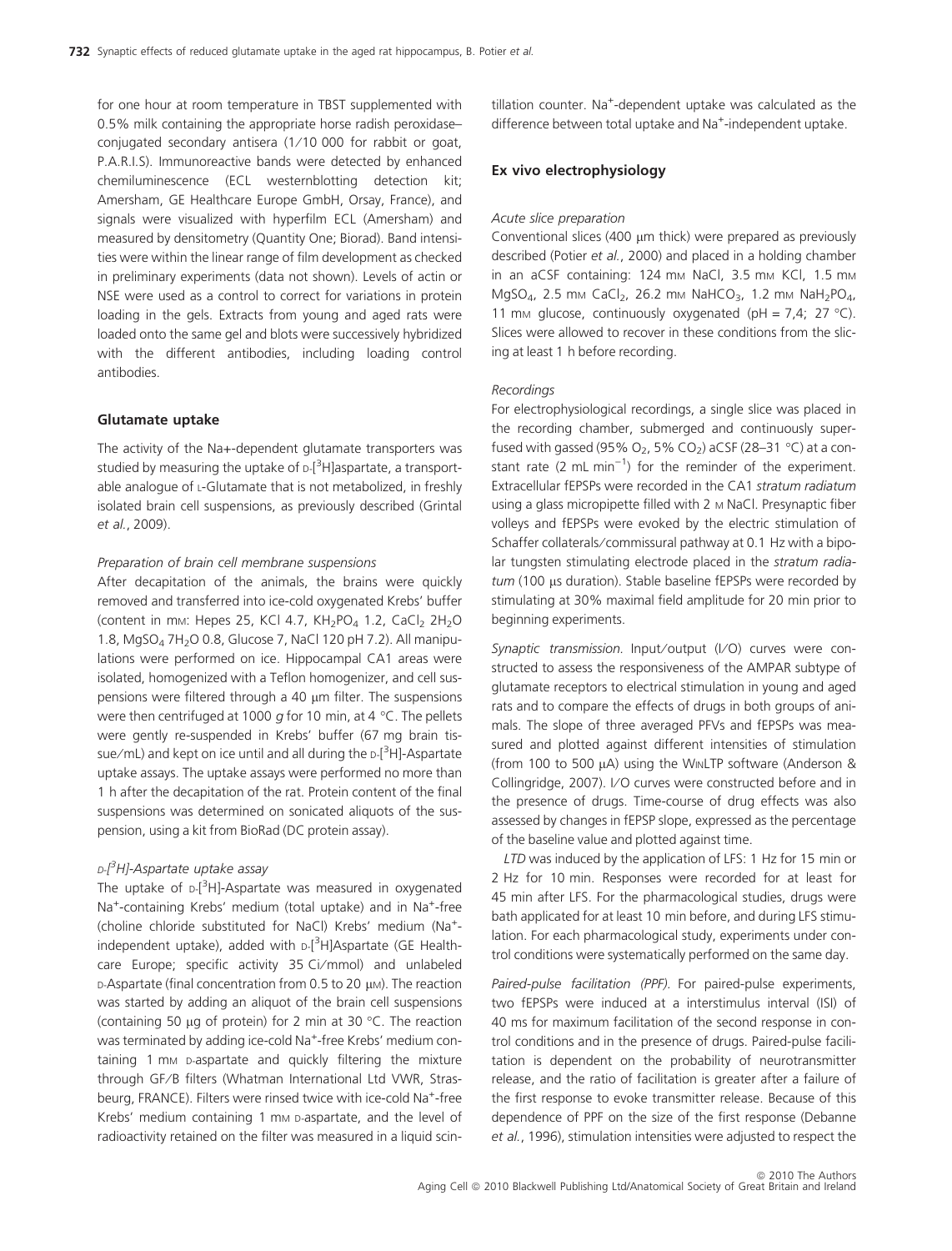low probability of release rule for facilitation and were generally  $<$  300  $\mu$ A in young and aged rats. PPF was quantified by normalizing the slope of the second fEPSP by the slope of the first fEPSP (PPF ratio).

#### Drugs

Drugs used in this study include: the glutamate uptake inhibitor DL-TBOA (D,L-threo-beta-benzyloxyaspartic acid; Tocris, Illkirch, France), the NMDA receptor antagonist p-APV (p-2-amino-5phosphonovalerate; Tocris) and the metabotropic glutamate receptor antagonist (S)-MCPG ((S)-a-methyl-4-carboxyphenylglycine; Tocris Cookson, Bristol, UK). All pharmacological agents were diluted directly in superfusion medium from stock solutions prepared in distilled water or in dimethylsulfoxide.

#### Analysis of data

Data are reported as mean  $\pm$  SEM. Significance was calculated using multivariate analyses of variance (ANOVA) followed by post hoc (paired or unpaired)  $t$  test. The magnitude of synaptic plasticity was measured, and mean values were calculated between the 35th and 45th minute after the end of the conditioning stimulus. Differences were considered significant when  $P \le 0.05$ .

# Acknowledgments

The authors thank Dr J.D. Rothstein (Baltimore, USA) for the gift of the GLT-1 antibodies. This manuscript was prepared with editorial help from Gap Junction (http://www.gap-junction. com).

# Author contributions

B.P., P.D., A.J. and J.-M.B. designed experiments. B.P. and P.D. wrote the paper. M.K., A.J., P.D., S.R., B.P. J-M.B. performed and analyzed electrophysiological recordings in slices. G.C.-P., B.G. and I.D. performed and analyzed glutamate uptake experiments. P-M.S. performed and analyzed western blotting. All authors discussed the results and implications and commented on the manuscript at all stages.

### Disclosure statement

The authors declare that they have no actual or potential conflict of interest, financial or otherwise, related to the present work. The data contained in the manuscript being submitted have not been submitted elsewhere and will not be submitted elsewhere while under consideration at Aging Cell. Procedures and final version of the manuscript are approved by all authors.

# References

Anderson WW, Collingridge GL (2007) Capabilities of the WinLTP data acquisition program extending beyond basic LTP experimental functions. J. Neurosci. Methods 162, 346–356.

- Banay-Schwartz M, Lajtha A, Palkovits M (1989) Changes with aging in the levels of amino acids in rat CNS structural elements. I. Glutamate and related amino acids. Neurochem. Res. 14, 555–562.
- Banke TG, Traynelis SF (2003) Activation of NR1/NR2B NMDA receptors. Nat. Neurosci. **6**, 144-152.
- Barnes CA (1979) Memory deficits associated with senescence: a neurophysiological and behavioral study in the rat. J. Comp. Physiol. Psychol. 93, 74–104.
- Barnes CA, McNaughton BL (1985) An age comparison of the rates of acquisition and forgetting of spatial information in relation to longterm enhancement of hippocampal synapses. Behav. Neurosci. 99, 1040–1048.
- Barnes CA, Rao G, Shen J (1997) Age-related decrease in the N-methyl-D-aspartateR-mediated excitatory postsynaptic potential in hippocampal region CA1. Neurobiol. Aging 18, 445-452.
- Baude A, Nusser Z, Roberts JDB, Mulvihill E, Jeffrey Mcllhinney RA, Somogyi P (1993) The metabotropic glutamate receptor (mGluRl[alpha]) is concentrated at perisynaptic membrane of neuronal subpopulations as detected by immunogold reaction. Neuron 11, 771–787.
- Billard J-M (2010) Long-term depression in the hippocampal CA1 area of aged rats, revisited: contribution of temporal constraints related to slice preparation. PLoS ONE 5, e9843.
- Billard J-M, Jouvenceau A, Lamour Y, Dutar P (1997) NMDA receptor activation in the aged rat: electrophysiological investigations in the CA1 area of the hippocampal slice ex vivo. Neurobiol. Aging 18, 535–542.
- Boric K, Munoz P, Gallagher M, Kirkwood A (2008) Potential adaptive function for altered long-term potentiation mechanisms in aging hippocampus. J. Neurosci. 28, 8034–8039.
- Bridges RJ, Kavanaugh MP, Chamberlin AR (1999) A pharmacological review of competitive inhibitors and substrates of high-affinity, sodium-dependent glutamate transport in the central nervous system. Curr. Pharm. Des. 5, 363–379.
- Burke JP, Hablitz JJ (1994) Presynaptic depression of synaptic transmission mediated by activation of metabotropic glutamate receptors in rat neocortex. J. Neurosci. 14, 5120-5130.
- Cavelier P, Attwell D (2005) Tonic release of glutamate by a DIDS-sensitive mechanism in rat hippocampal slices. J. Physiol. 564, 397-410.
- Cavelier P, Hamann M, Rossi D, Mobbs P, Attwell D (2005) Tonic excitation and inhibition of neurons: ambient transmitter sources and computational consequences. Prog. Biophys. Mol. Biol. 87, 3–16.
- Choi DW (1988) Glutamate neurotoxicity and diseases of the nervous system. Neuron 1, 623-634.
- Clayton DA, Browning MD (2001) Deficits in the expression of the NR2B subunit in the hippocampus of aged Fisher 344 rats. Neurobiol. Aging 22, 165–168.
- Cotrina ML, Nedergaard M (2002) Astrocytes in the aging brain. J. Neurosci. Res. 67, 1–10.
- van Dam EJ, Kamal A, Artola A, de Graan PN, Gispen WH, Ramakers GM (2004) Group I metabotropic glutamate receptors regulate the frequency-response function of hippocampal CA1 synapses for the induction of LTP and LTD. Eur. J. Neurosci. 19, 112-118.
- Danbolt NC (2001) Glutamate uptake. Prog. Neurobiol. 65, 1–105.
- Debanne D, Guérineau NC, Gähwiler BH, Thompson SM (1996) Paired-pulse facilitation and depression at unitary synapses in rat hippocampus: quantal fluctuation affects subsequent release. J. Physiol. 491, 163–176.
- Fonnum F (1984) Glutamate: a neurotransmitter in mammalian brain. J. Neurochem. 42, 1–11.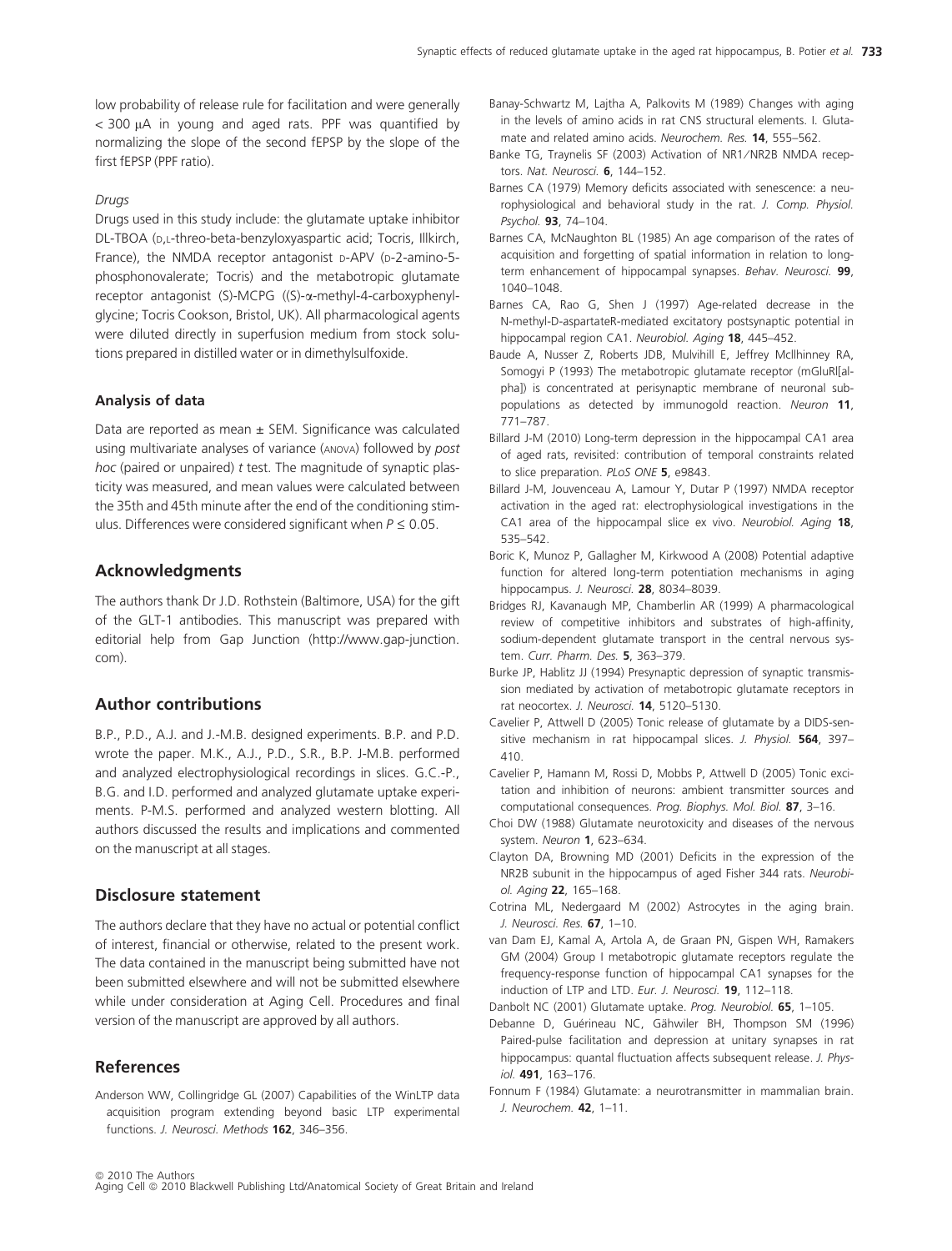- Forsythe ID, Clements JD (1990) Presynaptic glutamate receptors depress excitatory monosynaptic transmission between mouse hippocampal neurones. J. Physiol. 429, 1–16.
- Greene JG, Greenamyre JT (1996) Bioenergetics and glutamate excitotoxicity. Prog. Neurobiol. 48, 613–634.
- Grintal B, Champeil-Potokar G, Lavialle M, Vancassel S, Breton S, Denis I (2009) Inhibition of astroglial glutamate transport by polyunsaturated fatty acids: evidence for a signalling role of docosahexaenoic acid. Neurochem. Int. 54, 535–543.
- Gundersen V, Danbolt NC, Ottersen OP, Storm-Mathisen J (1993) Demonstration of glutamate/aspartate uptake activity in nerve endings by use of antibodies recognizing exogenous d-aspartate. Neuroscience 57, 97–111.
- Hardingham GE, Bading H, Fukunaga Y, Arnold FJ (2003) The Yin and Yang of NMDA receptor signalling. Trends Neurosci. 26, 81–89.
- Herman MA, Jahr CE (2007) Extracellular glutamate concentration in hippocampal slice. J. Neurosci. **27**, 9736-9741.
- Jabaudon D, Shimamoto K, Yasuda-Kamatani Y, Scanziani M, Gahwiler BH, Gerber U (1999) Inhibition of uptake unmasks rapid extracellular turnover of glutamate of nonvesicular origin. Proc. Natl. Acad. Sci. U S A 96, 8733–8738.
- Jouvenceau A, Dutar P, Billard JM (1998) Alteration of NMDA receptor-mediated synaptic responses in CA1 area of the aged rat hippocampus: contribution of GABAergic and cholinergic deficits. Hippocampus 8, 627–637.
- Junjaud G, Rouaud E, Turpin F, Mothet JP, Billard JM (2006) Agerelated effects of the neuromodulator D-serine on neurotransmission and synaptic potentiation in the CA1 hippocampal area of the rat. J. Neurochem. 98, 1159–1166.
- Kamal A, Biessels GJ, Gispen WH, Urban IJA (1998) Increasing age reduces expression of long-term depression and dynamic range of transmission plasticity in CA1 field of the rat hippocampus. Neuroscience 83, 707–715.
- Kollen M, Dutar P, Jouvenceau A (2008) The magnitude of hippocampal long term depression depends on the synaptic location of activated NR2-containing N-methyl-D-aspartate receptors. Neuroscience 154, 1308–1317.
- Kollen M, Stephan A, Faivre-Bauman A, Loudes C, Sinet PM, Alliot J, Billard JM, Epelbaum J, Dutar P, Jouvenceau A (2010) Preserved memory capacities in aged Lou/C/Jall rats. Neurobiol. Aging 31, 129–142.
- Kumar A, Foster TC (2005) Intracellular calcium stores contribute to increased susceptibility to LTD induction during aging. Brain Res. 1031, 125–128.
- Kumar A, Foster TC (2007) Shift in induction mechanisms underlies an age-dependent increase in DHPG-induced synaptic depression at CA3-CA1 synapses. J. Neurophysiol. 98, 2729–2736.
- Le Meur K, Galante M, Angulo MC, Audinat E (2007) Tonic activation of NMDA receptors by ambient glutamate of non-synaptic origin in the rat hippocampus. J. Physiol. 580, 373-383.
- Lee HK, Min SS, Gallagher M, Kirkwood A (2005) NMDA receptorindependent long-term depression correlates with successful aging in rats. Nat. Neurosci. 8, 1657–1659.
- Lujan R, Nusser Z, Roberts JD, Shigemoto R, Somogyi P (1996) Perisynaptic location of metabotropic glutamate receptors mGluR1 and mGluR5 on dendrites and dendritic spines in the rat hippocampus. Eur. J. Neurosci. 8, 1488–1500.
- Magnusson KR, Scruggs B, Zhao X, Hammersmark R (2007) Age-related declines in a two-day reference memory task are associated with changes in NMDA receptor subunits in mice. BMC Neurosci. 8, 43.
- Mothet JP, Rouaud E, Sinet PM, Potier B, Jouvenceau A, Dutar P, Videau C, Epelbaum J, Billard JM (2006) A critical role for the

glial-derived neuromodulator D-serine in the age-related deficits of cellular mechanisms of learning and memory. Aging Cell 5, 267–274.

- Najlerahim A, Francis PT, Bowen DM (1990) Age-related alteration in excitatory amino acid neurotransmission in rat brain. Neurobiol. Aging 11, 155-158.
- Nickell J, Salvatore MF, Pomerleau F, Apparsundaram S, Gerhardt GA (2007) Reduced plasma membrane surface expression of GLAST mediates decreased glutamate regulation in the aged striatum. Neurobiol. Aging 28, 1737–1748.
- Norris CM, Korol DL, Foster TC (1996) Increased susceptibility to induction of long-term depression and long-term potentiation reversal during aging. J. Neurosci. **16**, 5382-5392.
- Perea G, Araque A (2007) Astrocytes potentiate transmitter release at single hippocampal synapses. Science 317, 1083-1086.
- Potier B, Poindessous-Jazat F, Dutar P, Billard JM (2000) NMDA receptor activation in the aged rat hippocampus. Exp. Gerontol. 35, 1185–1199.
- Price MT, Olney JW, Haft R (1981) Age-related changes in glutamate concentration and synaptosomal glutamate uptake in adult rat striatum. Life Sci. 28, 1365–1370.
- Renden R, Taschenberger H, Puente N, Rusakov DA, Duvoisin R, Wang L-Y, Lehre KP, von Gersdorff H (2005) Glutamate transporter studies reveal the pruning of metabotropic glutamate receptors and absence of AMPA receptor desensitization at mature calyx of held synapses. J. Neurosci. 25, 8482-8497.
- Rosenzweig ES, Barnes CA (2003) Impact of aging on hippocampal function: plasticity, network dynamics, and cognition. Prog. Neurobiol. 69, 143–179.
- Rothstein JD, Dykes-Hoberg M, Pardo CA, Bristol LA, Jin L, Kuncl RW, Kanai Y, Hediger MA, Wang Y, Schielke JP, Welty DF (1996) Knockout of glutamate transporters reveals a major role for astroglial transport in excitotoxicity and clearance of glutamate. Neuron 16, 675–686.
- Rozovsky I, Finch CE, Morgan TE (1998) Age-related activation of microglia and astrocytes: in vitro studies show persistent phenotypes of aging, increased proliferation, and resistance to down-regulation. Neurobiol. Aging 19, 97-103.
- Rusakov DA (2001) The role of perisynaptic glial sheaths in glutamate spillover and extracellular  $Ca(2 + )$  depletion. Biophys. J. 81, 1947– 1959.
- Rusakov DA, Kullmann DM (1998) Extrasynaptic glutamate diffusion in the hippocampus: ultrastructural constraints, uptake, and receptor activation. J. Neurosci. 18, 3158-3170.
- Saransaari P, Oja SS (1995) Age-related changes in the uptake and release of glutamate and aspartate in the mouse brain. Mech. Ageing Dev. 81, 61–71.
- Scanziani M, Salin PA, Vogt KE, Malenka RC, Nicoll RA (1997) Usedependent increases in glutamate concentration activate presynaptic metabotropic glutamate receptors. Nature 385, 630–634.
- Schipper HM (1996) Astrocytes, brain aging, and neurodegeneration. Neurobiol. Aging 17, 467–480.
- Segovia G, Porras A, Del Arco A, Mora F (2001) Glutamatergic neurotransmission in aging: a critical perspective. Mech. Ageing Dev. 122, 1–29.
- Sheldon AL, Robinson MB (2007) The role of glutamate transporters in neurodegenerative diseases and potential opportunities for intervention. Neurochem. Int. 51, 333–355.
- Shi L, Adams MM, Linville MC, Newton IG, Forbes ME, Long AB, Riddle DR, Brunso-Bechtold JK (2007) Caloric restriction eliminates the aging-related decline in NMDA and AMPA receptor subunits in the rat hippocampus and induces homeostasis. Exp. Neurol. 206, 70-79.